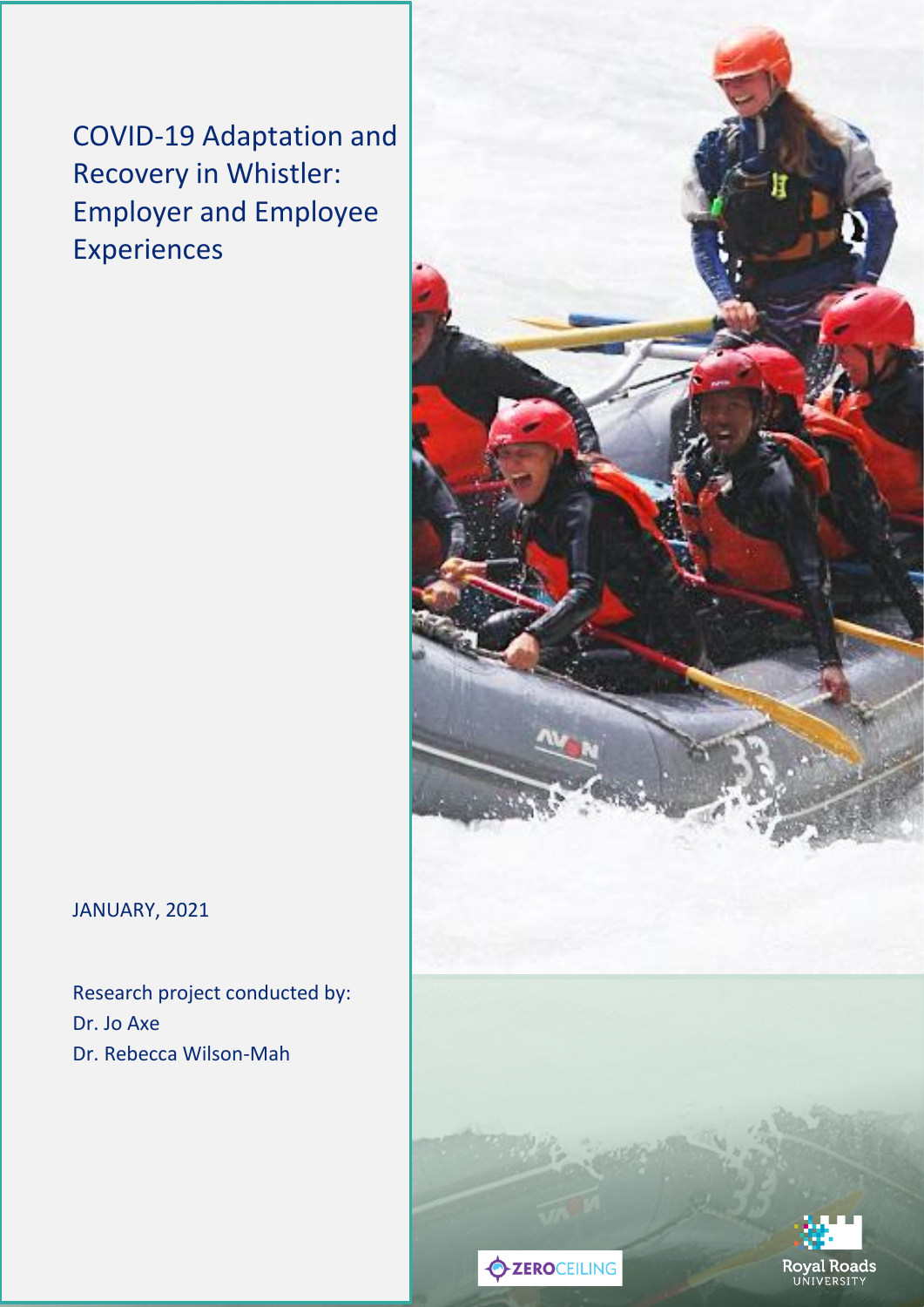# Table of Contents

| <b>Executive Summary</b>                     | $\overline{3}$   |
|----------------------------------------------|------------------|
| <b>Introduction</b>                          | $\boldsymbol{4}$ |
| <b>Significance of Study</b>                 | 4                |
| <b>Methodology and Method</b>                | 5                |
| <b>Participant Selection and Recruitment</b> | 5                |
| <b>Thematic Analysis</b>                     | 6                |
| <b>Literature Review</b>                     | 6                |
| <b>Recovery Strategies</b>                   | 6                |
| <b>Lessons Learned</b>                       | $\overline{7}$   |
| <b>Phase 1 Findings</b>                      | $\overline{z}$   |
| <b>Phase 2 Findings</b>                      | 12               |
| <b>Discussion</b>                            | 20               |
| Conclusion                                   | 22               |
| References                                   | 24               |
| Appendix 1 - Focus Group Questions           | 26               |
| Appendix 2 - Focus Group Questions           | 28               |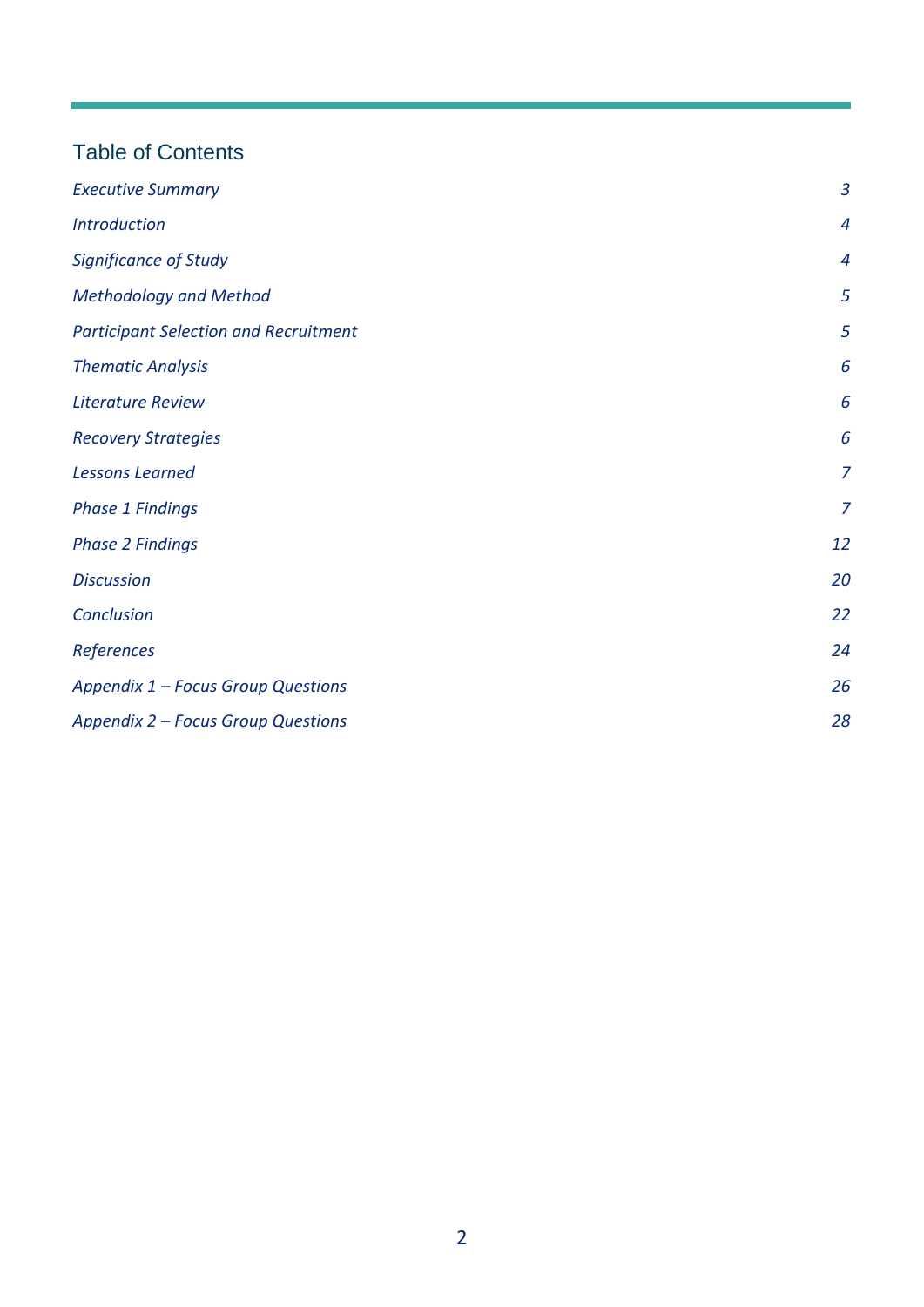#### <span id="page-2-0"></span>**Executive Summary**

This report documents a qualitative research project conducted between May and November 2020 by two researchers from Royal Roads University. The focus of the project was to describe the employer and employee experiences regarding the changing work environment and related training needs during the COVID-19 pandemic. These experiences were explored in the following sectors: food and beverage, retail, accommodation, not-for-profit, and other related sectors. While the research focussed on the community of Whistler, it is expected that the research will assist organizations in other sectors and geographic locations as they adapt and respond to the changing pandemic environment.

The research was conducted in two Phases. In Phase 1, four virtual focus groups were held with representatives from each of the sectors identified above; these representatives were primarily managers and owners of Whistler-based organizations. In Phase 2, three virtual focus groups were held with employees working in Whistler. A qualitative analysis software program was used to aid in the identification of themes. The resulting themes were further analyzed to develop the findings and recommendations presented in this report. In addition, a literature review explored several major catastrophes with an emphasis on recovery strategies. Ten recovery strategies were identified in the literature, as well as seven lessons learned.

Throughout the discussions with the research participants in Phase 1, there were several consistent themes. The focus group questions and the findings are organized into two areas: (1) employer experiences as organizations began to open operations, and (2) professional development and training needs. With respect to employer experiences, the following five areas were identified as common issues: *staffing, adaptability, uncertainty, communication,* and *strategies* for working in the COVID-19 pandemic. The report lists the training and development needs by sector for managers and owners, and staff and volunteers. Phase 2 findings were organized in the two areas of (1) employee experiences during the pandemic, and (2) training experiences and needs. With respect to employee experiences, the areas of *challenges, changes, communication, decision making, future employment* and *support* were explored*.* Regarding training experiences and needs, participant identified areas for which they had received training: *communication, health and safety, leadership, and information on COVID-19.* In addition, they noted further training in the areas of: *mental health, wilderness first aid, and communications would be helpful*. The research culminated in the development of the 4C model which focuses on workplace adaptation and recovery.

The study provides insights into the multiple ways that employers and employees were affected during the pandemic in Whistler, BC. The research findings offer perspectives on the employer and employee experiences that can guide the development of support structures for organizations to create an appropriate employment strategies amid the COVID-19 pandemic environment. It is expected that the research will have relevance not only to Whistler, but also to other resort communities that have an economy that is reliant on tourism and hospitality.

3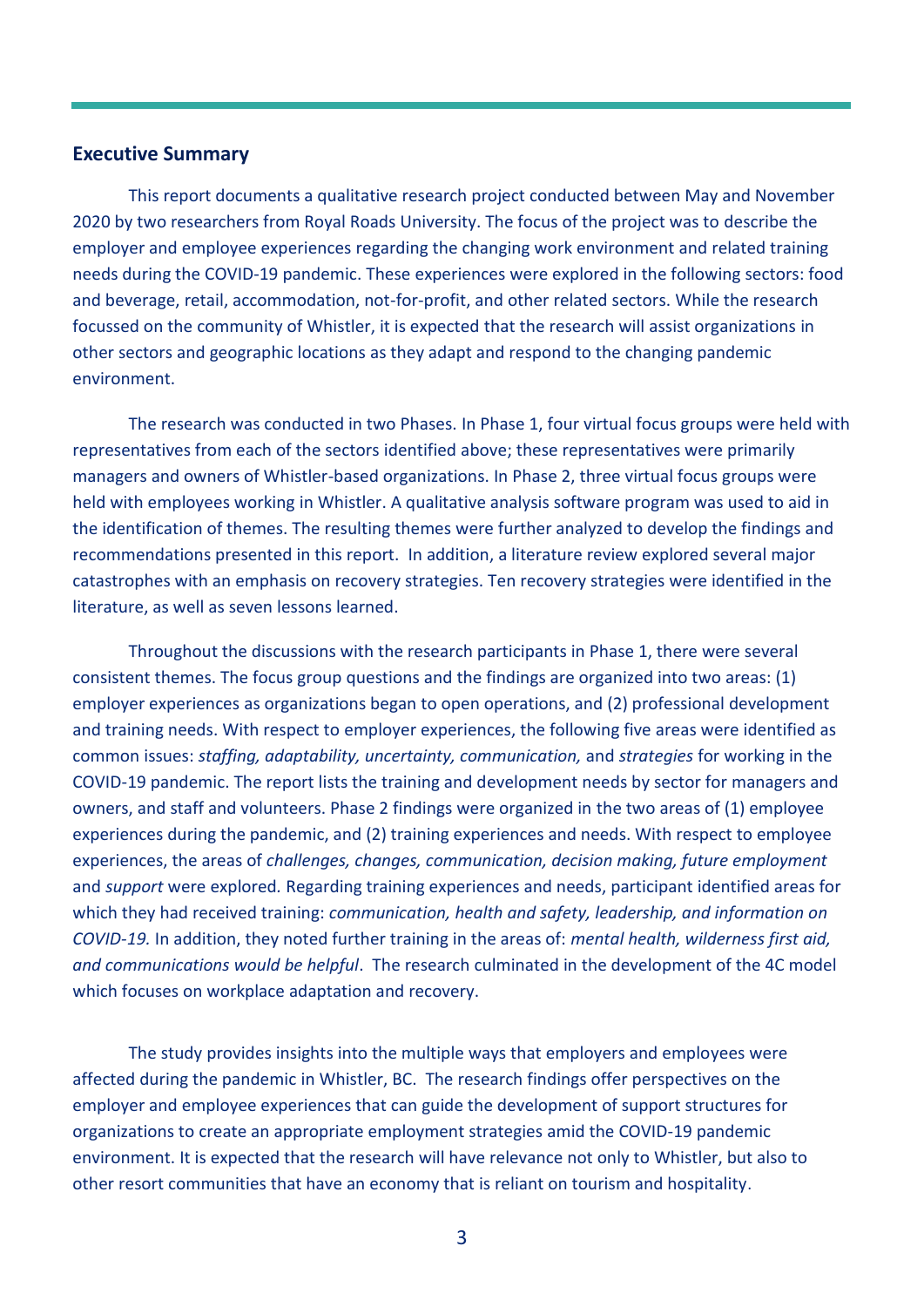# **Acknowledgement**

The researchers would like to express their gratitude to the Squamish and Lílwat First Nations upon whose ancestral lands the village of Whistler is located, and the Xwsepsum and Lekwungen families upon whose lands Royal Roads University campus is situated.

The researchers would like to thank the Whistler Chamber of Commerce and Zero Ceiling Society of Canada for their support in connecting the researchers with the Whistler community, and the research participants who each gave 90 minutes of time for focus group discussions. In addition, we are thankful to research assistants Karen Charlebois, Charlotte Gorley, and Hannah Dahlquist-Axe for their expertise.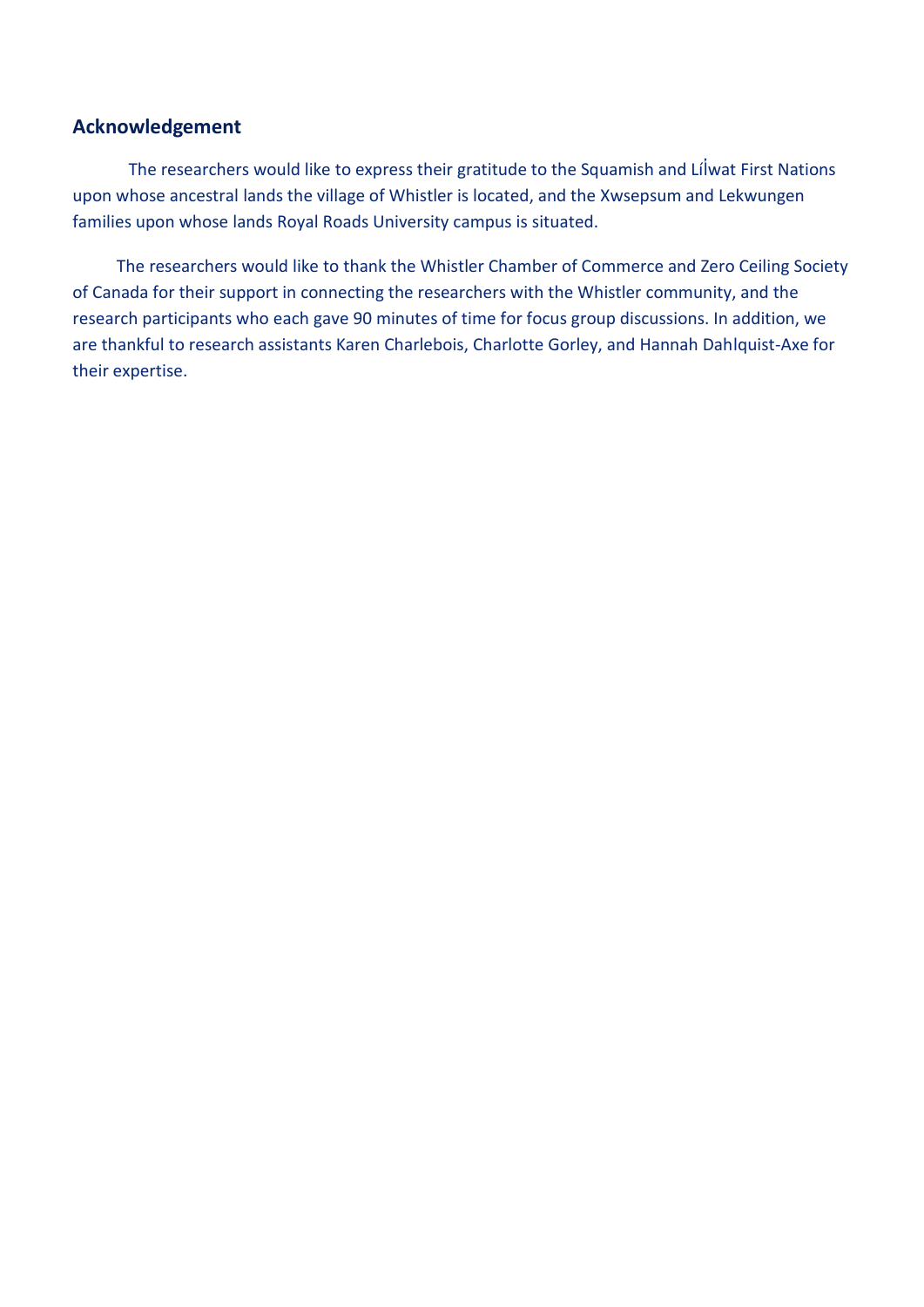### <span id="page-4-0"></span>**Introduction**

This report provides an overview of Phase 1 and Phase 2 of a qualitative research project conducted between June and November 2020. The project was undertaken with the assistance of the Whistler Chamber of Commerce and Zero Ceiling. Amid the COVID-19 pandemic, the goal of the project was to understand the human resource and training needs of Whistler employers, as well as the experiences of Whistler employees. The study will inform how organizations can support and train employees in this new and changing environment.

Building on what is known about recovery strategies explored in major catastrophe literature, and other sources such as the Pulse Survey Check [\(Pulse Check #4 Results: Bold Plan Needed to Help](https://www.whistlerchamber.com/pulse-check-4-results-bold-plan-needed-to-help-businesses-survive/)  [Businesses Recover,](https://www.whistlerchamber.com/pulse-check-4-results-bold-plan-needed-to-help-businesses-survive/) 2020), the research contributes to a growing body of knowledge about pandemicrelated adaptation and recovery strategies. By conducting focus groups with employers and employees, the researchers were able to explore the perspectives and lived experiences of the participants as they moved through the various early stages of the COVID-19 pandemic. The focus of the Phase 1 questions related to (1) employer experiences, as organizations were re-opening or operating; and (2) professional development and training needs. The focus of the Phase 2 questions related to employee perceptions and experiences of (1) employee experiences during the pandemic; and (2) training experiences and needs. This report presents the results of both Phase 1 and Phase 2, recognizing that the situation due to COVID-19 was constantly changing throughout the data collection period.

### <span id="page-4-1"></span>**Significance of Study**

Phase 1 identified the Whistler employer experiences in multiple sectors amid the COVID-19 pandemic. The study provides insights for improving workplace relationships through timeappropriate professional development and training. The questions asked of participants focussed on the employers' experiences to date and the prediction of future needs, with a specific focus on their hiring and training requirements. The research findings provide insights to guide the development of HR strategies and training programs.

Phase 2 identified the employees' perspectives on support structures and needs during the COVID-19 pandemic. The study provides insights into the multiple ways that employees were affected during the pandemic with a focus on factors in the workplace that were found to be supportive. Questions that were asked in the focus groups included experiences to date, looking to the future, support needs, and training needs. The research findings offer perspectives on the employee experience that can guide the development of support structures for employees to create a supportive work environment.

The findings from both Phase 1 and Phase 2 offer additional information for employers and employees to consider as they continue to adapt to the COVID-19 environment, and into future recovery.

4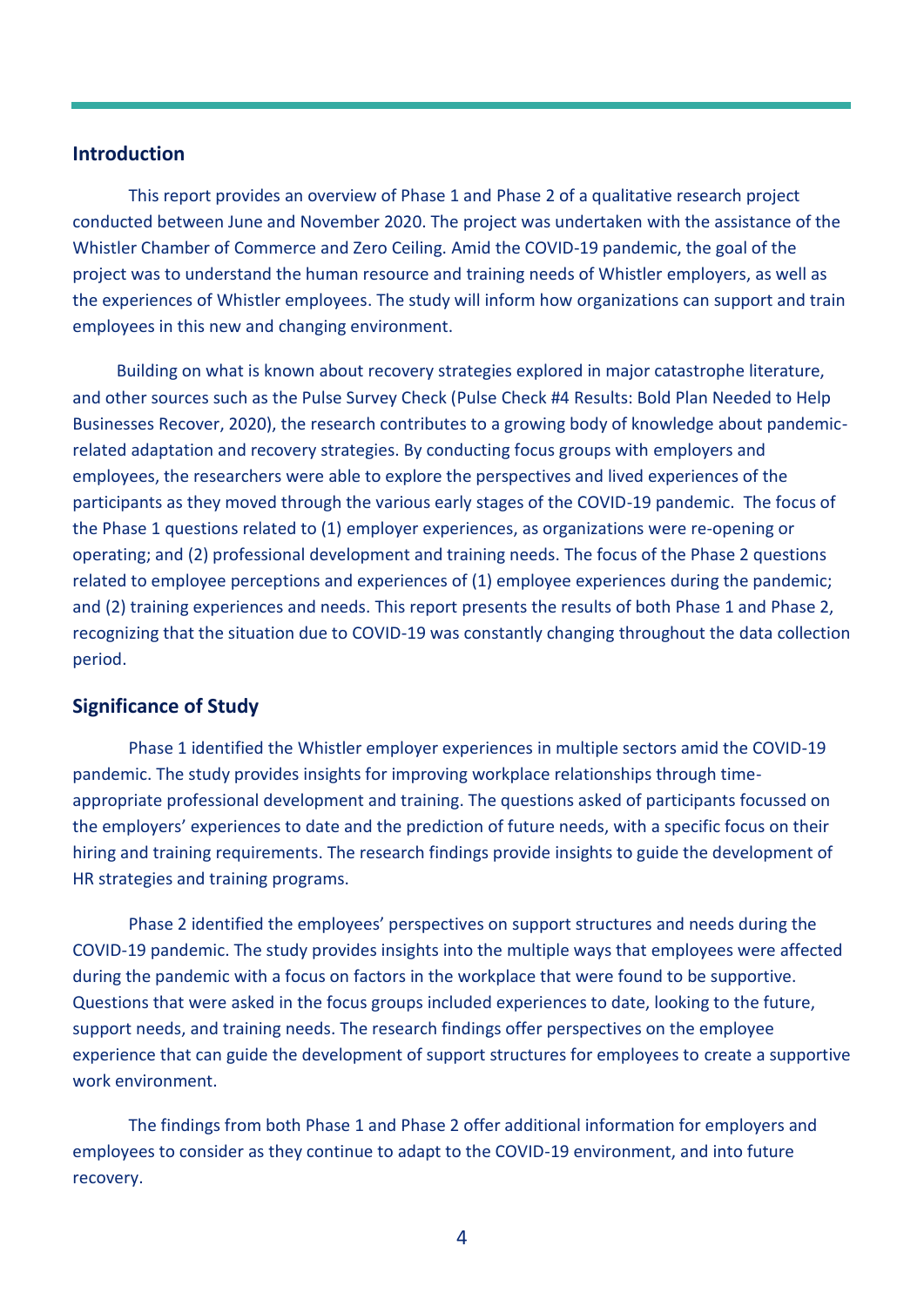# <span id="page-5-0"></span>**Methodology and Method**

The focus group method is suitable for encouraging participants to compare experiences, develop and generate ideas, and explore issues of importance by sharing and interacting with each other (Breen, 2006). In Phase 1, the moderator encouraged participants to: (1) explore experiences to date; (2) share their impression of anticipated futures; (3) identify hiring and training needs; and (4) consider the support required when adapting their businesses. In Phase 2, the inquiry was similar with the exception of (4) when participants were asked to consider the support needed to conduct their work-related tasks. In Phase 1, the prompts were practice-based in focus, seeking to explore different HR practices and training needs, related to re-opening businesses in Whistler. In Phase 2, the prompts were similarly practice-based, and focused on employment training and supports. The participants shared their personal experiences and reflected on the impact of COVID-19 in their organizations and/or employment. The researchers followed a semi-structured approach, and the data collection was characterized and conducted as a focus group interview (Lichtman, 2013). The focus group questions and prompts are presented in Appendix 1 and Appendix 2.

For Phase 1, data was collected between June 22 and June 26, 2020 in four focus groups. For Phase 2, data was collected on November 23 and November 24 in three focus groups. The seven focus groups were conducted using web-conferencing software.

The focus groups for Phase 1 were organized by sector as follows: food and beverage, retail, accommodation, and not-for-profit sectors. Focus groups for Phase 2 included participants from a variety of sectors. The focus groups were each between 45 and 90 minutes in length. The data was audio-recorded and transcribed. One of the researchers took notes to aid in clarifying questions arising in the transcription, and the chat function in Zoom was also used to capture comments. The transcription and the chat box data comprised the data set. The ethical review process was completed by the Royal Roads University Research Ethics Board in accordance with the Tri-Council Policy for Ethical Conduct for Research Involving Humans. All participants provided email consent to participate in the study.

### <span id="page-5-1"></span>**Participant Selection and Recruitment**

In Phase 1, the researchers anticipated that business sectors would experience and address the HR-related impacts of COVID-19 differently, and focus groups were therefore organized by sector. This decision also ensured participants had similar backgrounds, experiences, and discussion focus (Cohen et al., 2007). Recruitment for the four focus groups by sector was arranged and completed by Whistler Chamber of Commerce and Zero Ceiling.

Phase 1 focus group participant recruitment for the food and beverage, retail and accommodation sectors was undertaken by Whistler Chamber of Commerce using two sampling approaches. Some participants were recruited through direct invitation by email, following a purposeful sampling approach (Robson & McCartan, 2016), and some focus group participants responded to a general call. The general call for participants was distributed as follows: (1) Invitation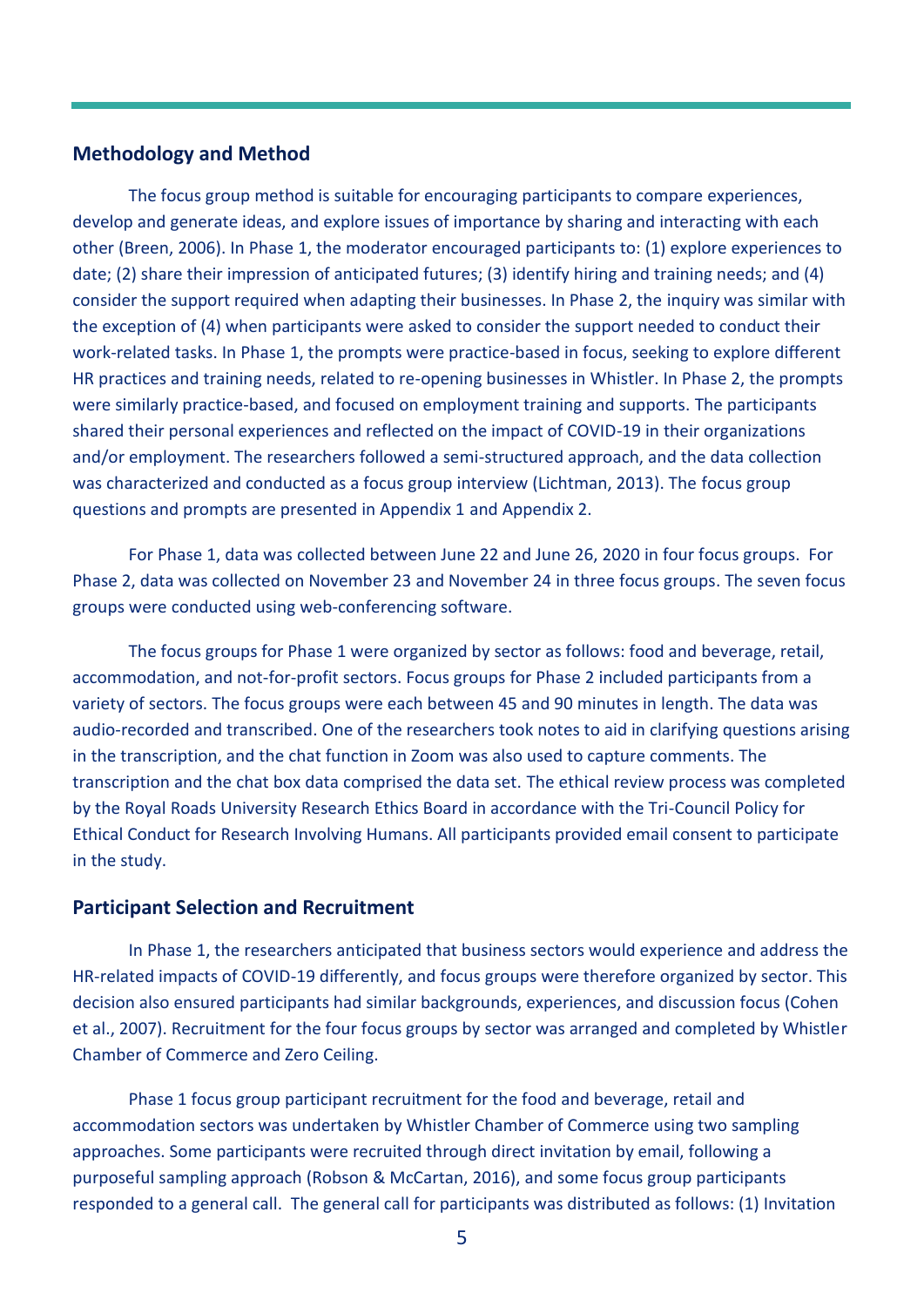in ENews Update distributed to all Whistler Chamber of Commerce members; and (2) Facebook post on Save Small Business Whistler. Zero Ceiling recruited participants for the not-for-profit sector through direct invitation at a not-for-profit network fortnightly Zoom call.Agreement to participate was given by email, Facebook Messenger or phone call. Of the 37 who expressed interest in taking part in the research, 9 did not attend, leaving the total number of focus group participants at 28.

In Phase 2, focus group participants were from a variety of sectors due to the nature of the participants' introductory level positions. It was decided that the sector-based segmentation was not significant in Phase 2, as a result the focus groups were from mixed sectors. Recruitment for these three focus groups was arranged by Zero Ceiling. Following a purposeful sampling approach, Zero Ceiling recruited participants through direct invitation by email (Robson & McCartan, 2016). Agreement to participate was given by email. Of the 12 who expressed interest in taking part in the research, 2 did not attend, leaving the total number of focus group participants at 10.

# <span id="page-6-0"></span>**Thematic Analysis**

The researchers completed a thematic analysis following Braun and Clarke's six-phase approach (2012) to identify shared experiences that were significant to the research questions. In exploring and describing different experiences in these focus groups, the intention was to develop a deeper understanding of the employer and employee experiences and training needs of Whistler employers and employees in relation to adaptation and recovery during the COVID-19 pandemic. In this sense, the analysis method identified the most meaningful patterns in the data. The thematic analysis was completed using qualitative analysis software program for coding and theming.

### <span id="page-6-1"></span>**Literature Review**

With an overarching focus on COVID-19 and the major catastrophe best practice implications for Whistler, the main emphasis of the literature review was on recovery strategies and lessons learned. The researchers examined studies from several recent major catastrophes including the earthquakes in New Zealand, fires in Colorado and British Columbia, hurricanes and storms in Grenada, norovirus outbreaks on cruise ships, and the SARS outbreak in Hong Kong.

#### <span id="page-6-2"></span>**Recovery Strategies**

Ten recovery strategies emerged from the literature: *community resilience, ties to community, responsibility for staff, changes in business operations, flexible recovery planning, combating negative media, physical safety, marketing, employment, and top-down approaches in stages of disaster*.

When discussing the fire in Colorado, Cartier and Taylor (2020) noted that for a community to remain resilient, there needed to be good communication, a collective community, preparation for future events, and relationship building. Also discussing community, but with a focus on connection, de Vries and Hamilton (2016) found that having a sense of responsibility for staff members and feeling bound to the community had value; the authors also noted the urgent necessity of changing the way

6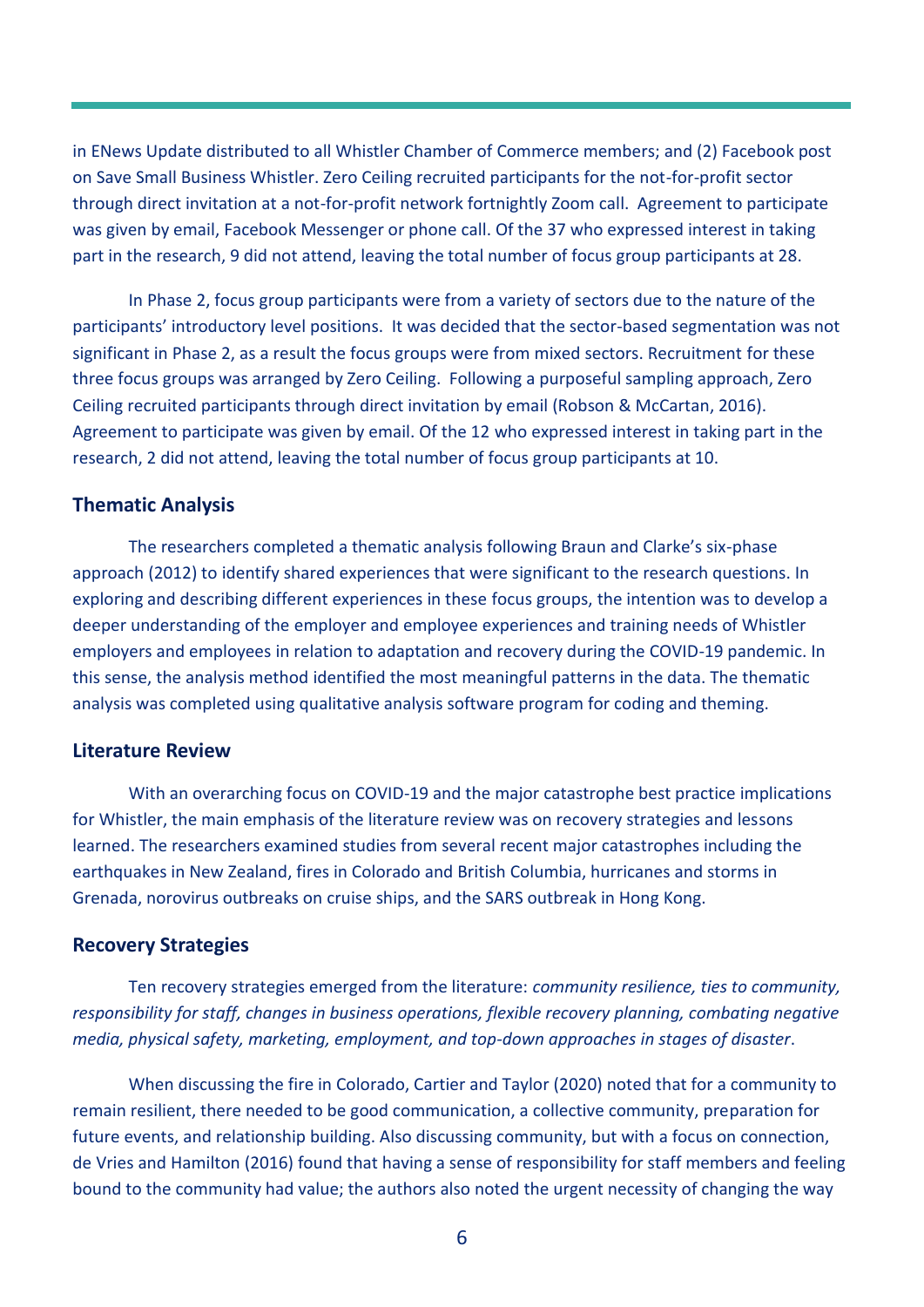the business operated. In line with the need to remain open to change, Hystad and Keller (2006) discussed how the lack of coordinated recovery planning resulted in an ad hoc approach by businesses. In addition, when discussing the 2003 fires in Kelowna, the same authors commented on the negative impact the fires had on local businesses, as well as the role Tourism Kelowna played in countering some of the harmful media coverage and responding to the marketing needs of some local businesses. In research on SARS and norovirus, physical safety was highlighted, with references to hygiene, temperature checks, cleanliness, and masks (Lo et al., 2006; Koss-Feder, 2020). Lo et al. (2006) focussed on employment issues, with particular reference to layoffs, dismissals, pay cuts, and unpaid leaves. In addition, Hystad and Keller (2008) examined a top-down approach that looked at how tourism businesses viewed the responsibilities and necessary contributions of regional bodies and other major stakeholders when disasters occur.

# <span id="page-7-0"></span>**Lessons Learned**

Under lessons learned from the literature, seven themes emerged: *good communication, collective communities, relationship building, stakeholder collaboration, physical protection, disaster and emergency planning,* and *crisis management planning and implementation*. The significance of communication was highlighted in different situations; in the context of wildfires, Cartier and Taylor (2020) discussed how critical clear communication is to resilience and noted that constant communication provides feelings of stability for community members. Also, when discussing norovirus, Fisher et al. (2018) noted that healthy behaviours could be promoted through effective communication messages. When discussing communities, Cartier and Taylor (2020) highlighted the value of collective responses and efforts by the community as significant contributors to resilience. The authors also identified relationship building as aiding in continuous resilience after the disaster. While Nordin et al. (2019) were discussing Whistler in general terms, pre COVID-19, they did identify key challenges in the community with effective corporate-community relationships declining. Stakeholder collaboration featured in several contexts, Filimonau and Coteau (2020) commented on the need for collaboration and shared information networks when planning and recovering from disasters. When discussing Kaikoura earthquake, Fountain and Cradock-Henry (2020) identified the need for tourism businesses and local communities to collaborate with disaster management officials, and Hystad and Keller (2008) referred to the need for pre-emergency collaboration between all stakeholders, and Tew et al. (2008) discussed the importance of collaboration within the organization when responding to SARS. Physical protection measures, such as handwashing and physical distancing, played a role in recovery strategies noted by Fisher et al. (2018) and specific plans, such as masks, temperature checks for staff and crew, as well as removal of buffets, were discussed in The Maritime Executive (2020). Disaster and emergency planning, as well as crisis management planning and implementation were noted as effective strategies to support community resilience in dealing with, and recovery from, major catastrophes (Cartier & Taylor, 2020; Lo et al., 2006; Tew, Zhen et al., 2008).

# <span id="page-7-1"></span>**Findings**

The research findings are presented in two phases, one for each round of data collection.

7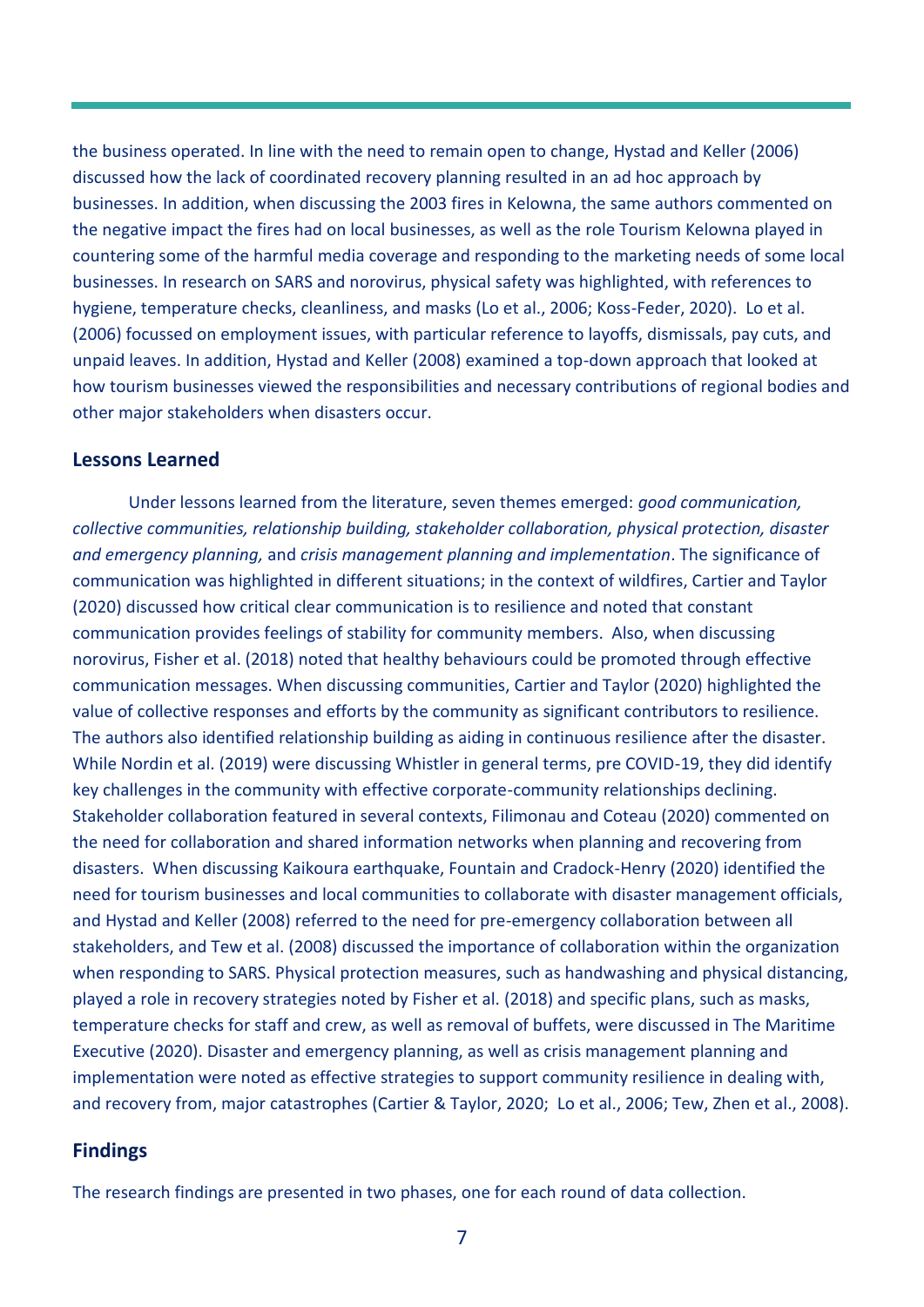# **Phase 1 Findings**

The findings for Phase 1 are organized under the two research foci identified earlier, with an emphasis on the themes that emerged from the data. The first group of questions focussed on employer experiences, as organizations began to re-open their operations. In response to this question, five themes were identified: *staffing, adaptability, uncertainly, communication,* and *strategies*.

#### *Focus 1: Employer Experiences*

# *Staffing*

Staffing issues, including recruitment, appropriate job allocation, and management of staff, was a pressing concern as COVID-19 brought multiple new considerations for employers. For example, employee health and well-being were considered a primary focus along with the necessity of following public health protocols. Finding and retaining staff continued to be a challenge in Whistler with a smaller, domestic recruitment pool to draw from. Navigating the Canadian Emergency Work Subsidy (CEWS), the Canadian Emergency Response Benefit (CERB), and uncertain business forecasting were all concerns that were raised. There was also considerable anxiety discussed as it related to employers and employees balancing parenting and work commitments. Some staff had resigned or taken leave to focus on parenting children at home and others were juggling work and parenting. Representative quotes from focus group participants included:

"There's a lot of extra work that I can't spend three months doing just to hire one server, because I can't get a working holiday visa … somebody said the pipeline is getting tighter and tighter and tighter, and as much as you're going to need less employees just to stay afloat, you can't go below a certain level, you need X number of employees just to function day to day." 1

"We have to look a little differently in terms of where we get our workers … not as many local workers willing to do those entry-level positions … we have to adapt… add a little bit of incentive for people to do jobs that they wouldn't traditionally do or be willing to do."3

"I think is important to just get a feel kind of around all of this how stressful it is, it's something that I'm dealing with right now is employee burnout."4

#### *Adaptability*

Participants discussed the common experience of adapting to a fluid "new normal". Key issues included keeping individuals and teams engaged, working online, safeguarding mental and physical health, managing expectations, and recognizing and adapting to different staff and customer comfort levels. Some participants discussed the opportunity for creativity and innovation, as well as the need to keeping a focus on moving forward and open to change. The following quotes draw on discussions related to adaptability:

"Opportunity for creativity, for innovation, for being aggressive during this time as opposed to, you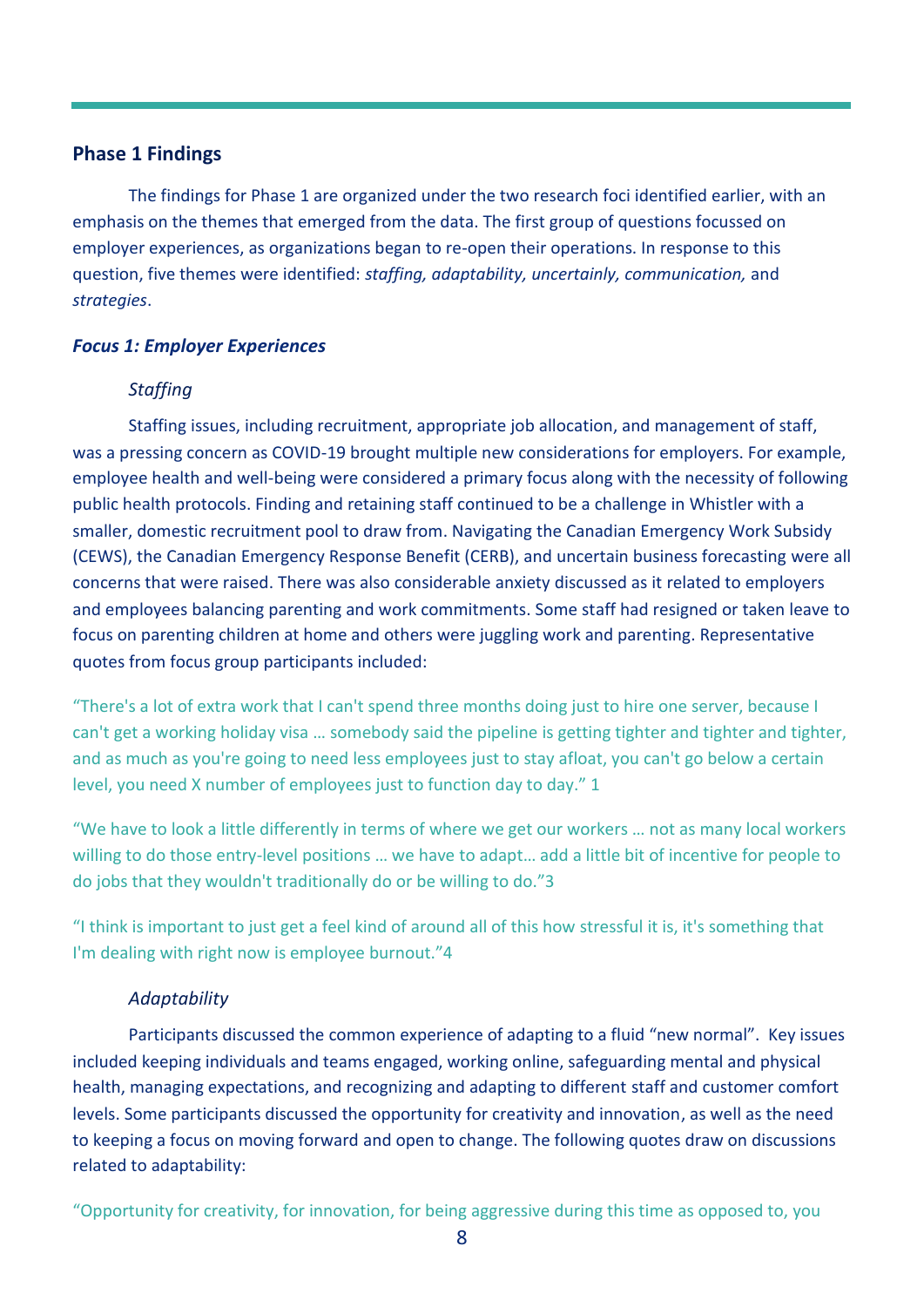know, riding out or just waiting."1

"So we're struggling as well, to just manage the expectations of the staff, manage the expectations of the store's ability to help customers in terms of the protective equipment [that] we need to have in place."2

# *Uncertainty*

Uncertainty was a shared experience that participants identified as elevated and persistent. The HR uncertainties included the continuance of employment subsidies, in particular, CEWS. Legal questions that were raised included sick time, layoffs, and insurance coverage. Employee expectations and health needs were identified as uncertain because COVID-19 affected each employee in different ways. There were also uncertainties related to protocols and safety plans for returning to safe operations. There was agreement that uncertainty was a prevalent undercurrent in HR. The quotes share some of the concerns voiced in the focus groups as follows:

"Things out of our control...borders, lack of skilled staff, high staff turnover, cost of living, work, earning expectations from unskilled staff, cost of business increasing, minimum wage increases."1

"How do we keep our employees safe, mentally, physically, emotionally? And how do we not get a fine? And how do we make sure that we have insurance coverage? And how do we make sure that every one of our partners is following exactly the same rules and regulations that we do?"4

# *Communication*

When discussing issues related to communication, participants noted the importance of presenting a consistent message to employees, customers, and guests. Participants also stated that it could be challenging finding an appropriate balance when deciding how much information to communicate; this meant not leaving the recipient with 'information overload'. Participants were pleased when the community expressed their encouragement and support, finding that it kept staff engaged and reduced stress. Also of note were the multitude of necessary stakeholder communication levels, including staff and landlords, as well as federal and provincial bodies. Below are several representative quotes from focus group participants that illustrate the depth of the conversations:

"We communicated to the staff all the way through, that we wouldn't be able to open all the restaurants up at the same time, so they may have to work in different ones."1

"The community has been very supportive, the community has really rallied in… thank you for being open, thanks for being here, oh it's good to see you, isn't it nice to be open again. So that's been very encouraging and that actually makes the staff feel more comfortable."2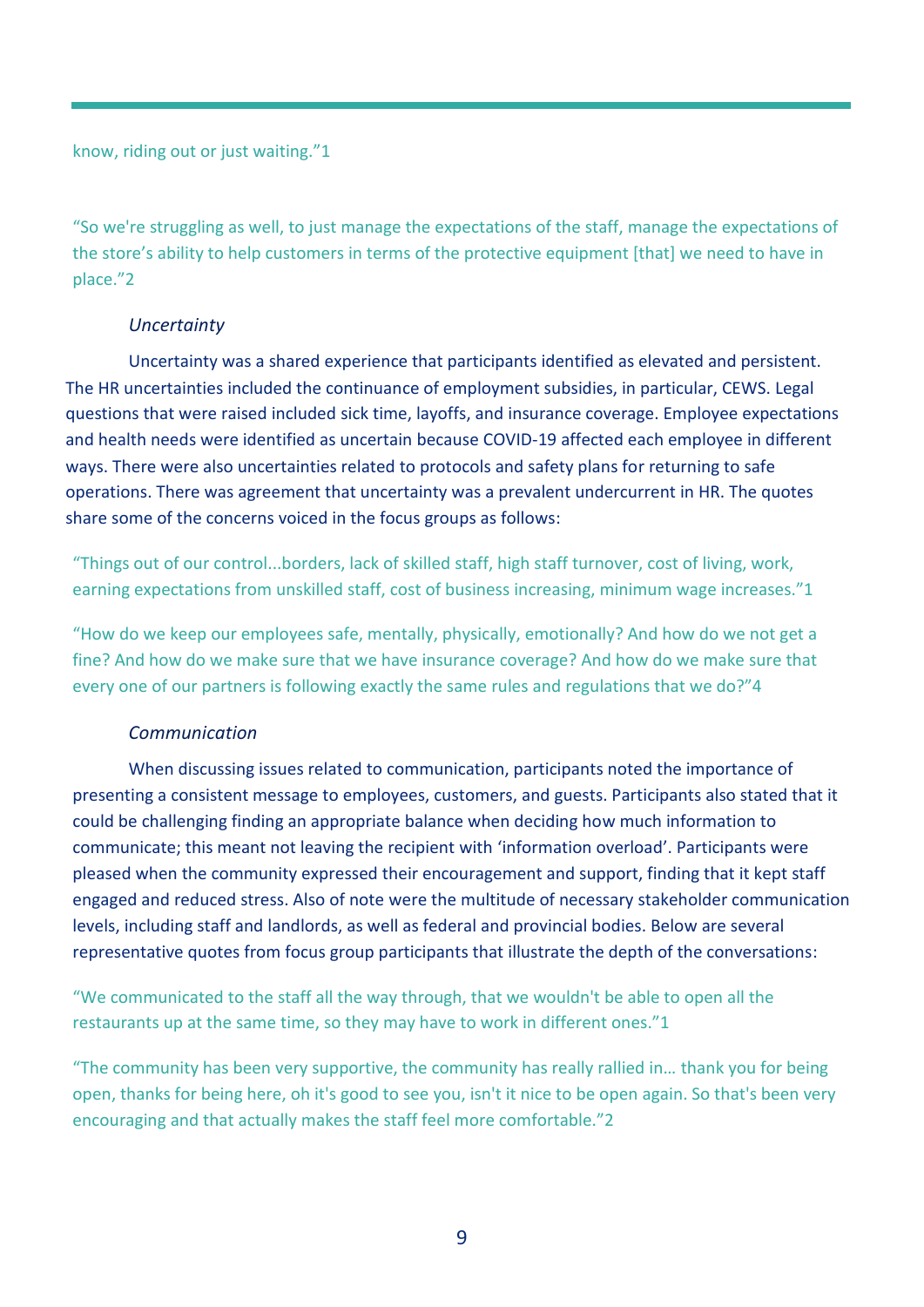"But it's difficult to find that balance between communicating enough that people understand what's going on and that they feel secure and safe, and communicating too much to the point where people aren't listening anymore"3

# *Strategies*

Strategies for working in the COVID-19 pandemic were varied. Some participants focussed on the immediate concerns, attempting to be responsive to issues as they evolved. There was concern over trying to find a balance between being proactive and being reactive. Research participants discussed challenges such as changing business operations due to emerging protocols for health and safety, new equipment, service designs, and room cleaning. Some noted their capacity to adapt by providing opportunities for flexible employment, such as allowing employees to work from home and having different work schedules. There were also other strategies discussed; for example, how to monitor guest behaviour and how to establish sustainable financial models. Participant quotes that provide insights into the theme of strategies are included below:

"So, so far I'm just trying to focus on each day. Because when I project into September when the subsidies are supposed to be over that's when my anxiety rises."2

"I really want to make sure that I'm aware of the situation, responsive to the needs, completely on point when it comes to safety protocols and even our own policies, so that I make sure that I'm not part of the problem but I'm actually helping."3

"And so I'm trying to get our board to think… down the line, how do we departmentalize the organization, have department heads and things like that, once we have funding because it… is not sustainable. It's not a sustainable model at all."4

# *Focus 2: Professional Development and Training*

The second area of focus in the research was on staff and management training. For the four sectors represented in the focus groups, there were two training and professional development needs that were consistently discussed across the sectors. The first was conflict resolution and the second was difficult conversations. Conflict resolution related to addressing disagreements and misunderstandings on how to adapt existing processes and how to adopt new processes in traditional work patterns. An example of conflict resolution related to discussions with employees on the implementation of health and safety guidelines and directives. Difficult conversations included interpersonal interactions across the organization and with customers. One customer-related example for difficult conversations was the need for training to diffuse, communicate, and handle issues with guests who do not follow public health protocols.

The other findings for manager, owner, staff, and volunteer training are sector-specific and are organized in two categories in Table 1 and Table 2.

Table 1 presents the training and professional development needs for managers and owners.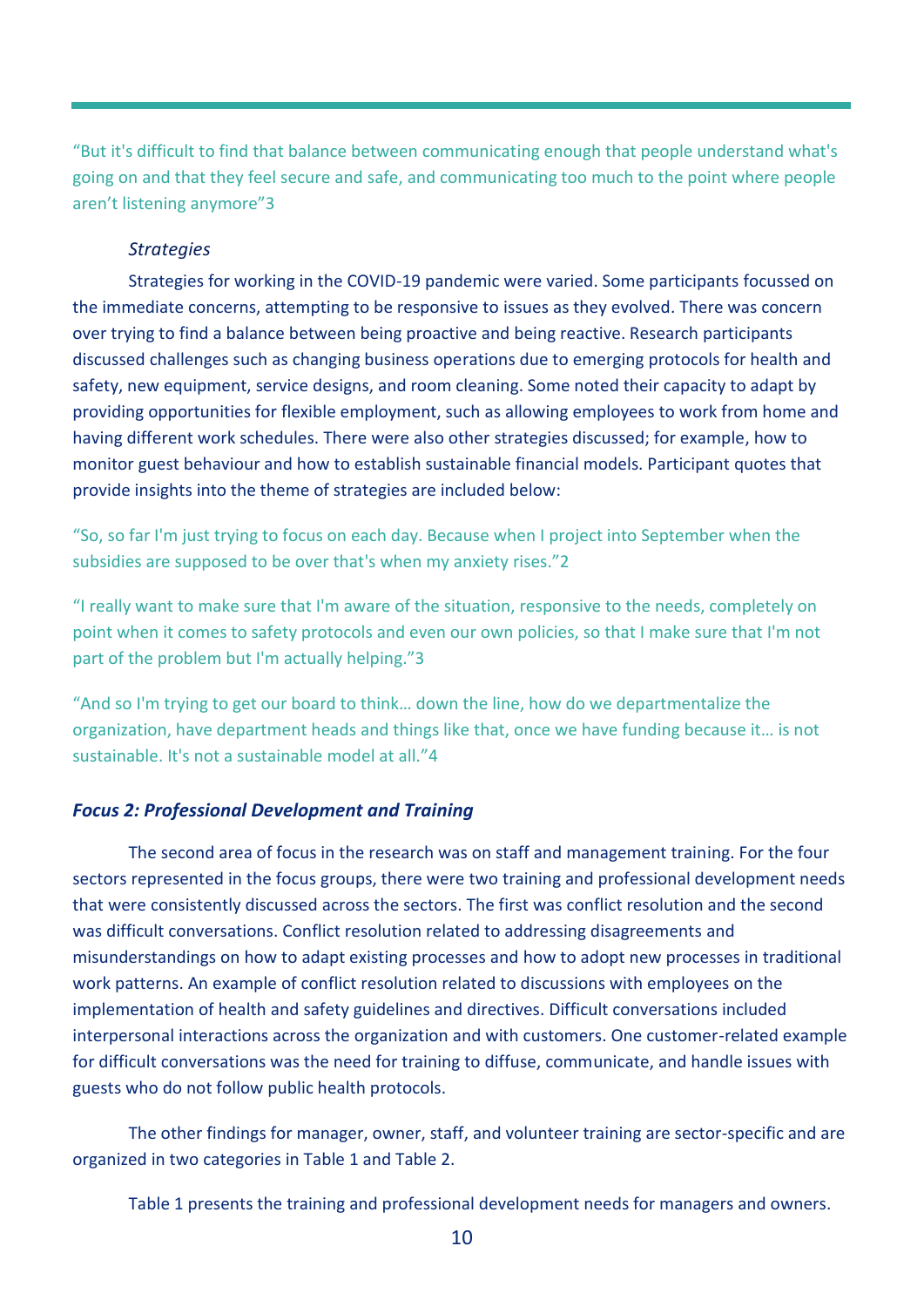# *Table 1*

# *By Sector: For Manager and Owners*

| <b>Training and Professional Development Needs</b>                                                                                                  | Sector                   |
|-----------------------------------------------------------------------------------------------------------------------------------------------------|--------------------------|
| Adjusting to new pandemic environment<br><b>Restart training</b>                                                                                    | <b>Food and Beverage</b> |
| Trust building and adjusting to the changing needs of employees                                                                                     | Retail                   |
| Communication Re: COVID-19 protocols<br>Professional development<br>Navigating COVID-19 information<br>Mental health awareness & support            | Accommodation            |
| Adapting to an online environment<br>Best practices in HR, legal, and accounting<br>Best practices in communications<br><b>Accounting practices</b> | Not-for-Profit           |

Table 2 presents the training and professional development needs for staff and volunteers.

# *Table 2*

# *By Sector: For Staff and Volunteers*

| <b>Training and Professional Development Needs</b>                                                                                                        | Sector                   |
|-----------------------------------------------------------------------------------------------------------------------------------------------------------|--------------------------|
| Tools to explore empathy, communication, problem solving, and self-<br>compassion                                                                         | <b>Food and Beverage</b> |
| • How to be comfortable with change<br>Social distancing at work, including self-monitoring                                                               | Retail                   |
| Implementation of provincial health guidelines and protocols                                                                                              | Accommodation            |
| Programs to support mental health<br><b>Emergency response training</b><br>Adapting to an online environment<br>Sector-specific education and information | Not-for-Profit           |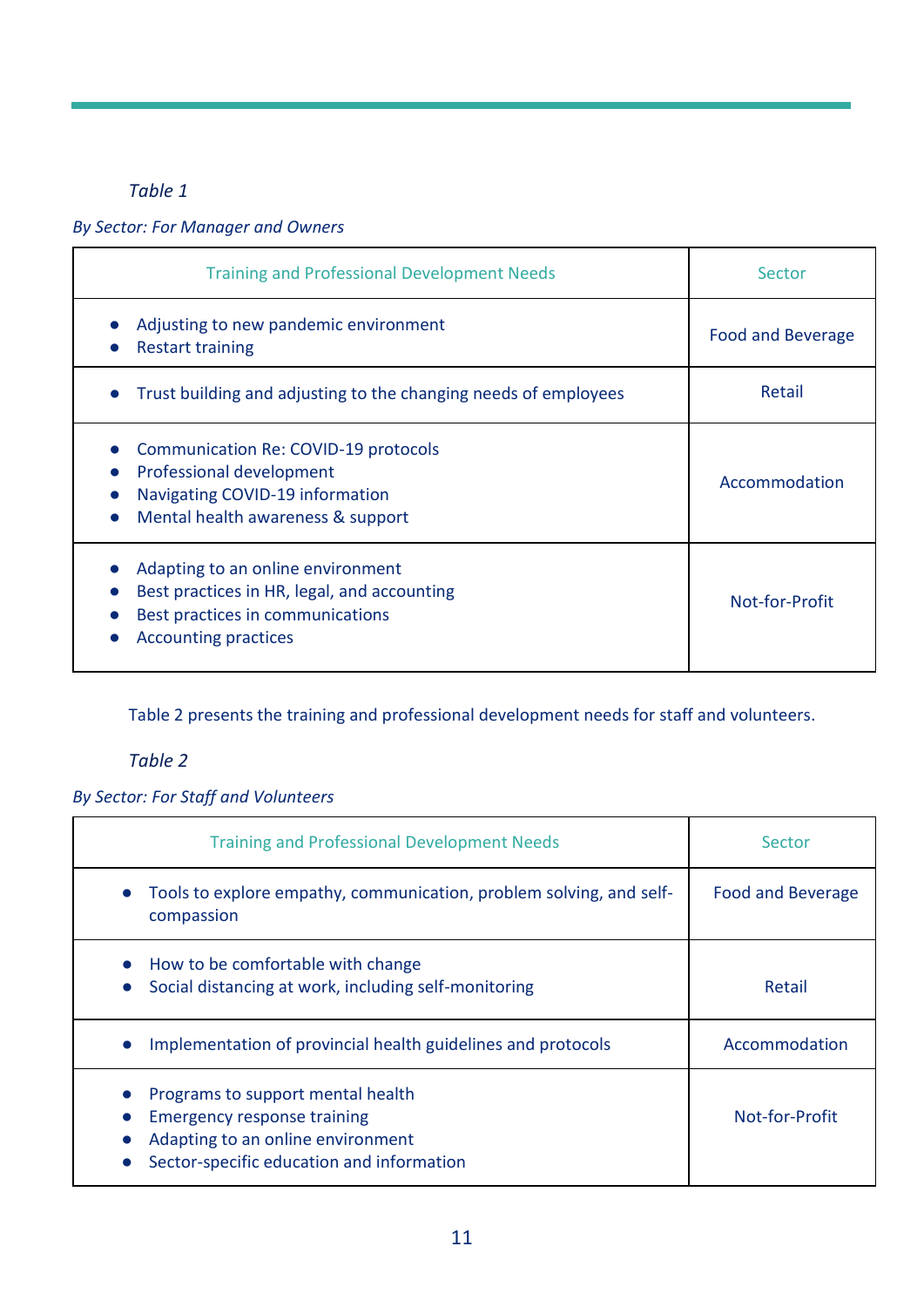# <span id="page-12-0"></span>**Phase 2 Findings**

The Phase 2 findings are organized under the two research foci identified earlier, with an emphasis on the themes that emerged from the data. The first group of questions focussed on the general experiences of the employees. In response to these questions, the discussion below is organized under six categories: *challenges, changes, communication, decision-making, future employment,* and *support.* A summary of the emergent themes is explored under each category.

### *Focus 1: Employee Experiences*

# *Challenges*

Participants shared multiple challenges related to employment in the COVID-19 pandemic context that related broadly to a general and deep-seated experience of uncertainty. For the challenges there were four themes of uncertainty: *financial uncertainty, work schedule, workplace restrictions* and *social life.* Comments that reflected the overarching theme of general uncertainty are noted below.

"It's such a hard dynamic moving system that it's not perfect"3

"Embracing the change and just one day at a time and hoping that business doesn't decrease drastically so we can continue working"1

#### *Financial Uncertainty*

For the first theme, *financial uncertainty,* this challenge reflected the fear participants associated with the possibility their jobs might be cut or hours reduced. Some participants shared that their employers gave them support to work out both eligibility and application process for wage subsidies.

"I'm starting with something new, but it could get shut down really quick because COVID cases can rise and will I be able to pay rent"2

"...she ensured that we got wage subsidies for the company and that sort of thing so then we can eat you know, so that we can keep our core staff working"1

### *Work Schedules*

Several participants discussed *work schedules* that were challenging for multiple reasons; for example, positions were put on hold and work hours ceased, work hours were reduced, or work hours increased.

"I've definitely taken on more than I was hired to do"3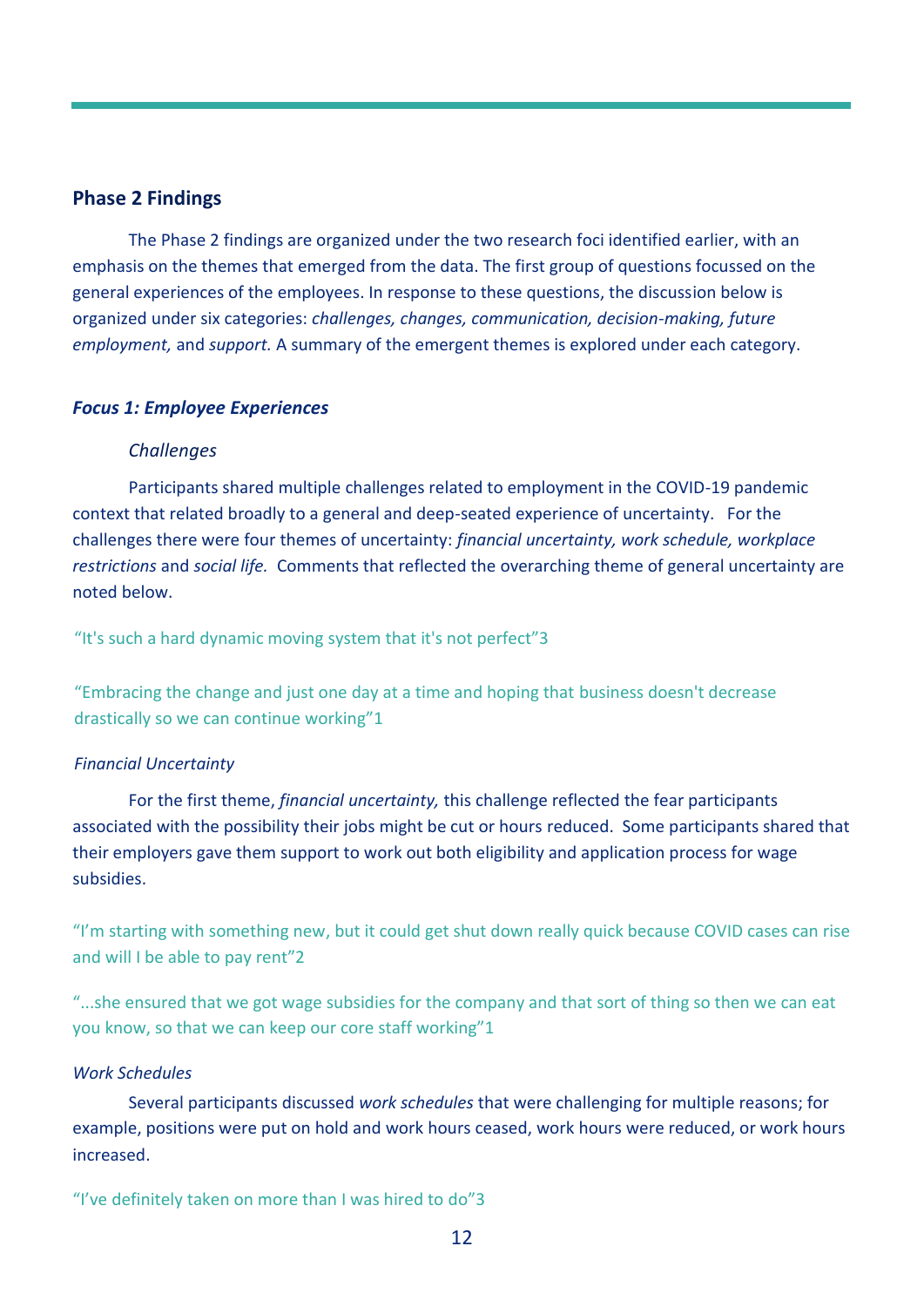"...everything's just kind of up in the air so it's like, it's hard to make solid decisions right now"3

# *Workplace Restrictions*

*Workplace restrictions* were identified as challenging as these restrictions changed the nature of social interaction and the job tasks. The workplace restrictions were also associated with uncertainty because the restrictions changed frequently and these changes affected plans and procedures for re-opening.

"... all the procedures have affected us a lot...work is not as enjoyable"1

"… the job looked very different than what it was supposed to look like...it was completely different than what we've done in previous years"2

"You make a plan and then, then you find out that okay actually that's not what we're going to be able to do because of restrictions ...So it was like pushing back a lot of like deadlines ...it felt like sometimes you were doing work that didn't go anywhere"3

# *Social Life*

Associated with *workplace restrictions* was the changing nature of *social life*. Several participants noted that they missed social connection at work with their customers and co-workers, and at home, as well as missing the connection in their free time.

"... it's kind of weird for me because I don't really thrive in this virtual world we are living in right now"2

"...when you're 20 years old, away from home, you came here to party and go on adventures and now you're stuck at home away from your family"2

# *Changes*

The changes discussed by the participants can be placed under two broad themes. The first is *location of work*, the second is *working conditions*.

# *Location of Work*

Under the theme *location of work*, several participants discussed the shift from working with clients and customers in person to working remotely. These discussions focussed on identifying the physical space within the home that would support an effective work environment, boundaries and distractions, as well as lack of physical contact with co-workers. Quotations are included below to illustrate participants' observations about the location of their work:

"Not having that boundary ... I am having challenges into like separating my personal and then my work time already and because of the number of factors like you would also be distracted from time to time working from home, like, 'Oh, I need to do something [with] my laundry'"1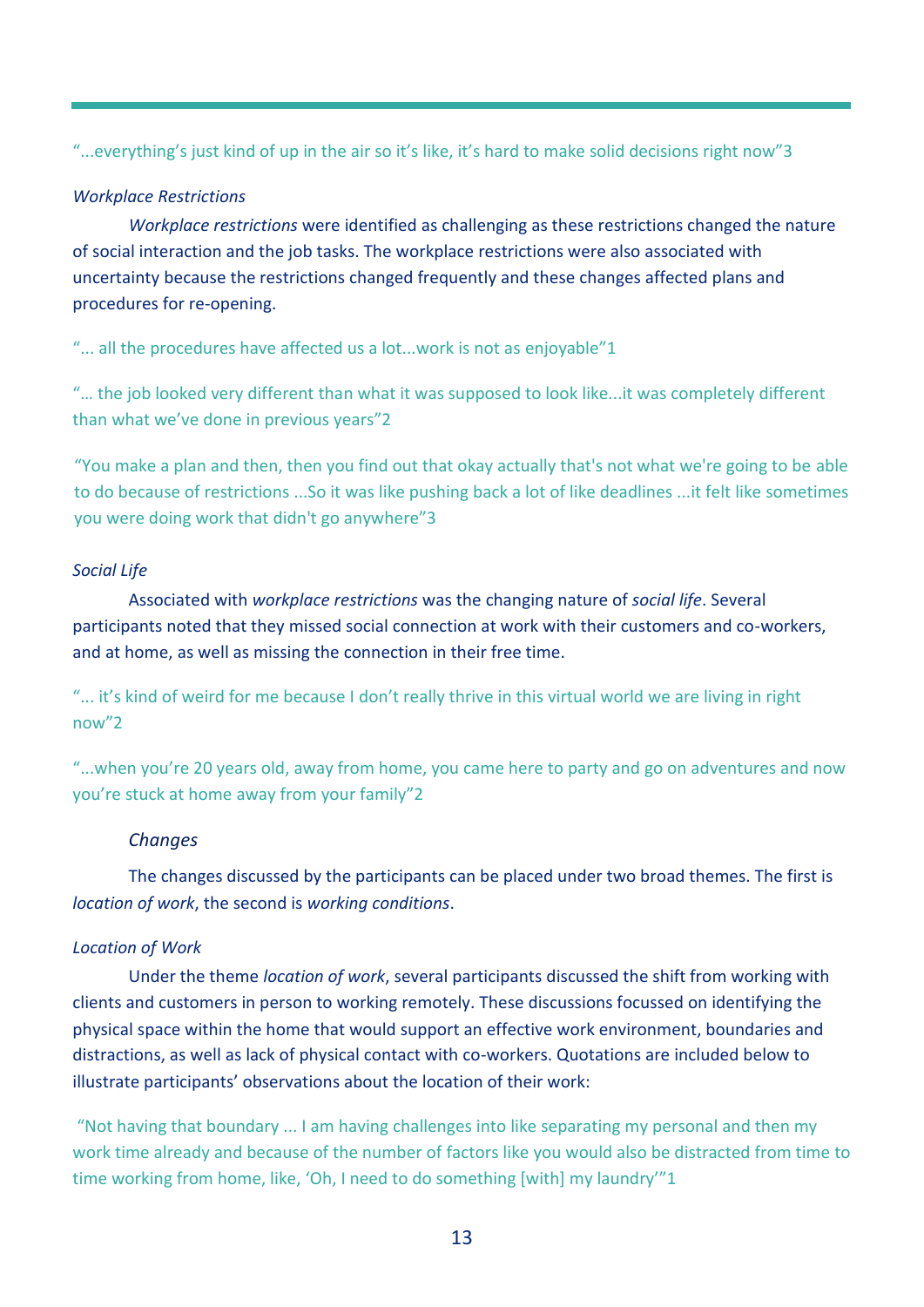"Now that I can do some of that work online it's almost created a little bit more time."1

"I like don't really thrive in this like virtual world that we're kind of living in right now."2

"I haven't seen any of my coworkers in person for a very long time."3

# *Working Conditions*

Under the theme *working conditions*, participants discussed their teams and coworkers, working together as a community, physical considerations, team member differences, pollution, working longer hours, as well as the volume and pace of changes in the workplace. Included below are quotes from focus group participants showing the variety of perspectives:

"I have a great team to kind of help me navigate how things are supposed to look, or how things usually are versus kind of how they are now and what we have to limit, or change, or just adapt."1

"People love to socialize, but I'm very cautious because you know I have asthma so I'm at risk for some of those more respiratory issues. And I was wearing masks… but like not all my coworkers felt the same."2

"These anti mask protesters and so you have a specific guideline for that protocol to follow… it would still be useful for people in the community not just in one employer or organization to … just identify it as black or white. So it would be easier for the community to be able to have a common understanding of everything."1

"Going from you know working in a super relaxed cafe to to working in a just a sanitized bubble."2

"How much more pollution are we going to put out there on top of what we're already doing?"2

"My days were full because I would go and spend an hour and a half, with one family then half an hour, travel, and then sanitation time. And then another family would come in."3

# *Communication*

Communication was discussed by all participants, with a variety of examples provided. The themes that are discussed below include: the *types of communication* used, *participant preferences*, and the experience of *working in an online environment*.

# *Types of Communication*

When talking about the types of communication used in their workplaces, participants provided information on emails, synchronous chat, phone calls, and team meetings. The quotations below provide examples:

"Facetime meetings, emails, phone calls."1

"Now we have to do an internal communication newsletter."1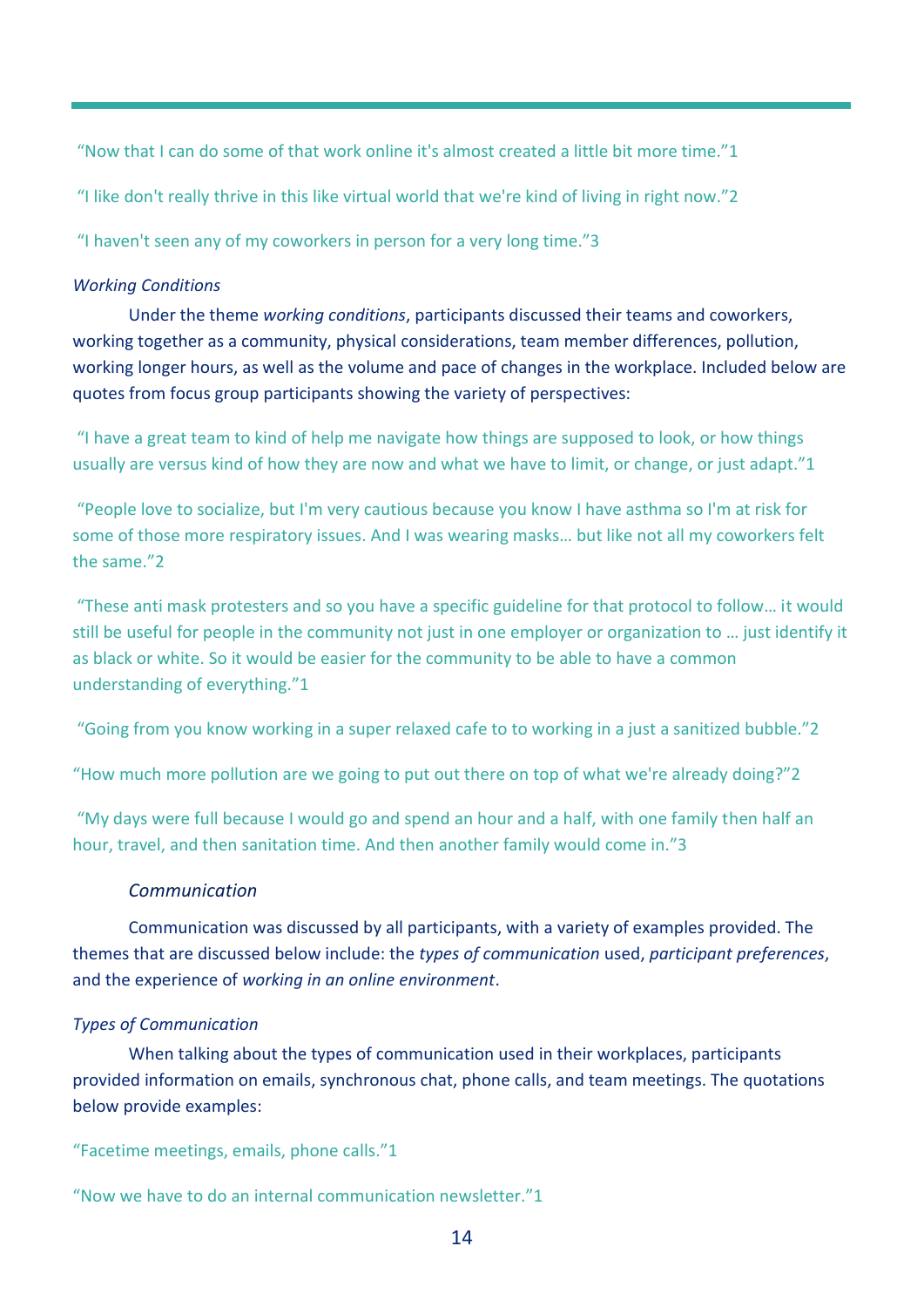"We were meeting, physically distant, the senior management team there's about seven of us so we were meeting in our large circle outside."1

"Emails, if it's an emergency phone call if it's a text message, any anything, any way we can be reach each other because things change quickly. So, it's, it's mostly that lots of meetings."2

# *Participant Preferences*

In the discussions focussed on preferred communication strategies, participants expressed a variety of technologies and techniques that were used:

"A meeting every time before we started work was really useful … I really value emails like some people don't prefer them personally, but I like them, you just give me the information, let me read, let me analyze it myself.2

"The moral support, and the team meetings every week do help they're kind of like a little bit of an inconvenience and stuff like that but it does help like see people's faces and be like, oh, we're not just like text on a screen."2

"I've used different apps like Slack, and that's the one I've used where everything when you're communicating it's very it's in a specific channel so you can go back and look at what was there, where with email and with text, it's so lost ... so many emails I don't know where it is. I would say just specifically for my organization like adopting a tool like that would make communication a lot better"3

# *Experiences of Working Online*

Individuals in the first focus group provided examples of a variety of experiences as they moved to working online. Experiences included reassurance, zoom fatigue, volume of emails, and information distribution methods:

"I don't think I've ever participated in so many meetings in my life … I think a lot of us had zoom fatigue … I had to get new glasses actually."1

"I think she felt that it was like really inundating to go through the emails. And so she have done like an over the phone conversation one on one."1

"It was interesting for me to see how different employers would. For example, one would maybe just forward all the new health regulations and I would be just like see this here's this attach this is attached, take a look at that has acknowledge that you've read this and then another employer would send it but then also kind of summarize it and distill it and how it directly relates to the work."1

# *Decision-making*

The unprecedented changes associated with the COVID-19 pandemic affected decision-making. Many decisions in organizations related to new operating circumstances that had never been considered before, moreover, there was typically a need to make quick decisions to respond to these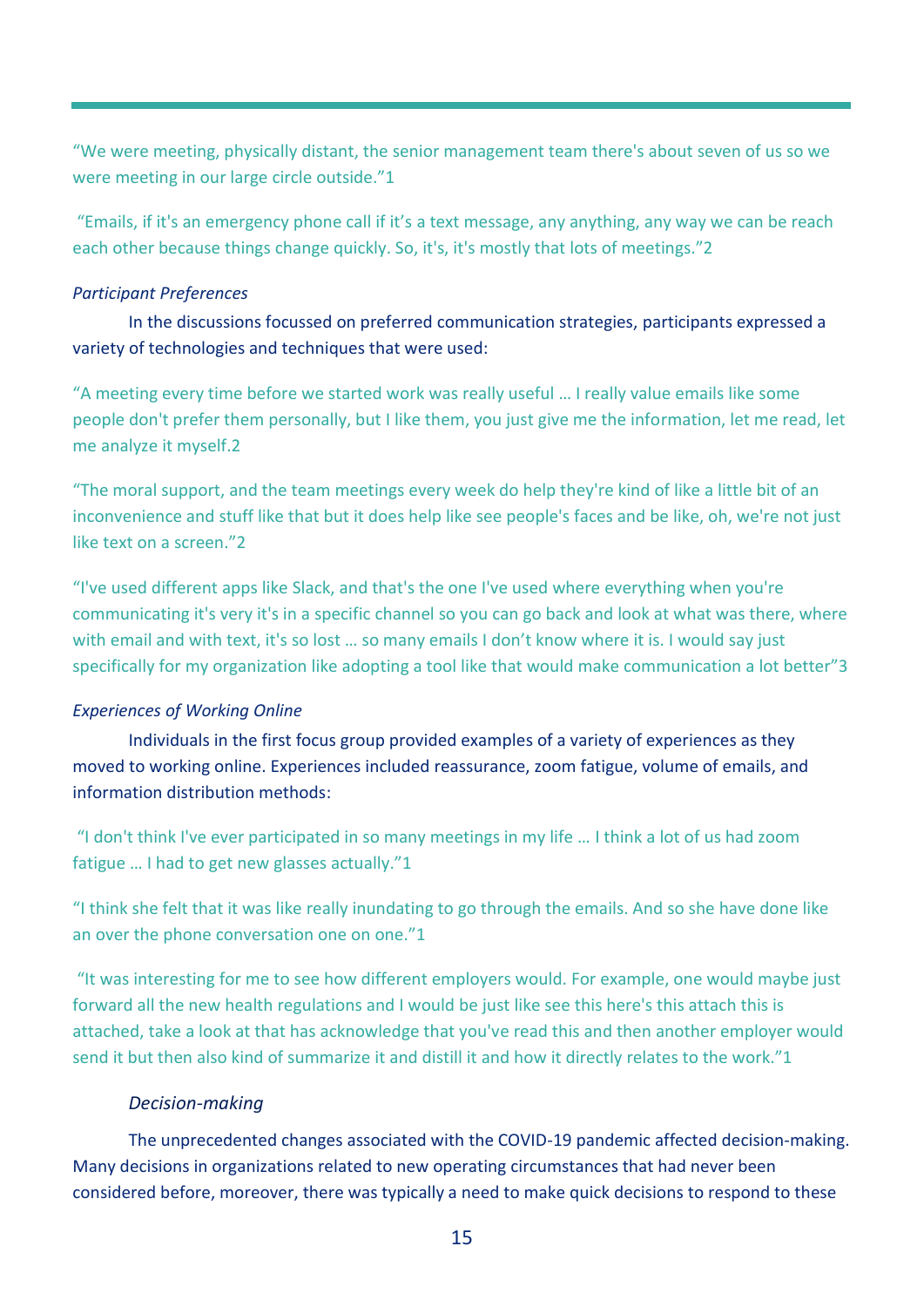new circumstances. Management involvement of employees in decision-making was described in positive terms and was associated with teamwork and responsiveness.

[Decisions were about] "…how to keep the safe place, how to keep customers safe, how to make you know make sure that everyone is respecting the rules, things like disinfecting the entire cafe, every hour right, customer side, our side. So this is all decision-making and. And, yeah, a lot, a lot of weird things that we've never had to do before"2

"Our manager will come to us and ask, how do you guys feel about this like how do you think that will work - and really values our input so I really respect that. COVID or not I think that's a really great thing and I'm happy to be a part of a space like this"1

"I'm definitely involved [in the decision-making process] we're like right in the mix together, for sure"2

"As the pandemic was going on we were creating our return to sport plan and creating the protocols and policies that we would need to use when we wanted to return to sport and they really really used the frontline staff who are going to be the ones, implementing these protocols and policies with athletes and volunteers...It was very much a team effort and felt very included in that"3

# *Future Employment*

The future employment category included two themes: *precariousness of employment* and *new opportunities*. Future employment plans were affected by COVID-19 and the ensuing impact of the pandemic on sectors such as tourism, leisure, and entertainment.

# *Precarious Employment*

Some participants in Focus Group 2 shared their concern about the precariousness of their employment. There was discussion related to the precarious nature of jobs considered 'not essential', namely tourism and tourism-related employment. Tourism employment in a COVID-19 pandemic was also viewed as dangerous.

"Now, a lot more dangerous and just with like, you know COVID being a factor, and it's not essential"2

"It made me realize how precarious my employment situation was, and then the biggest thing that came out of it… I need to find a change…it's just not sustainable for the life I want to live"2

"I am going back to school to just completely change careers"2

# *New Opportunities*

Other participants were affected more positively by their employment during COVID-19 and shared that they had received more training and growth opportunities in their employment.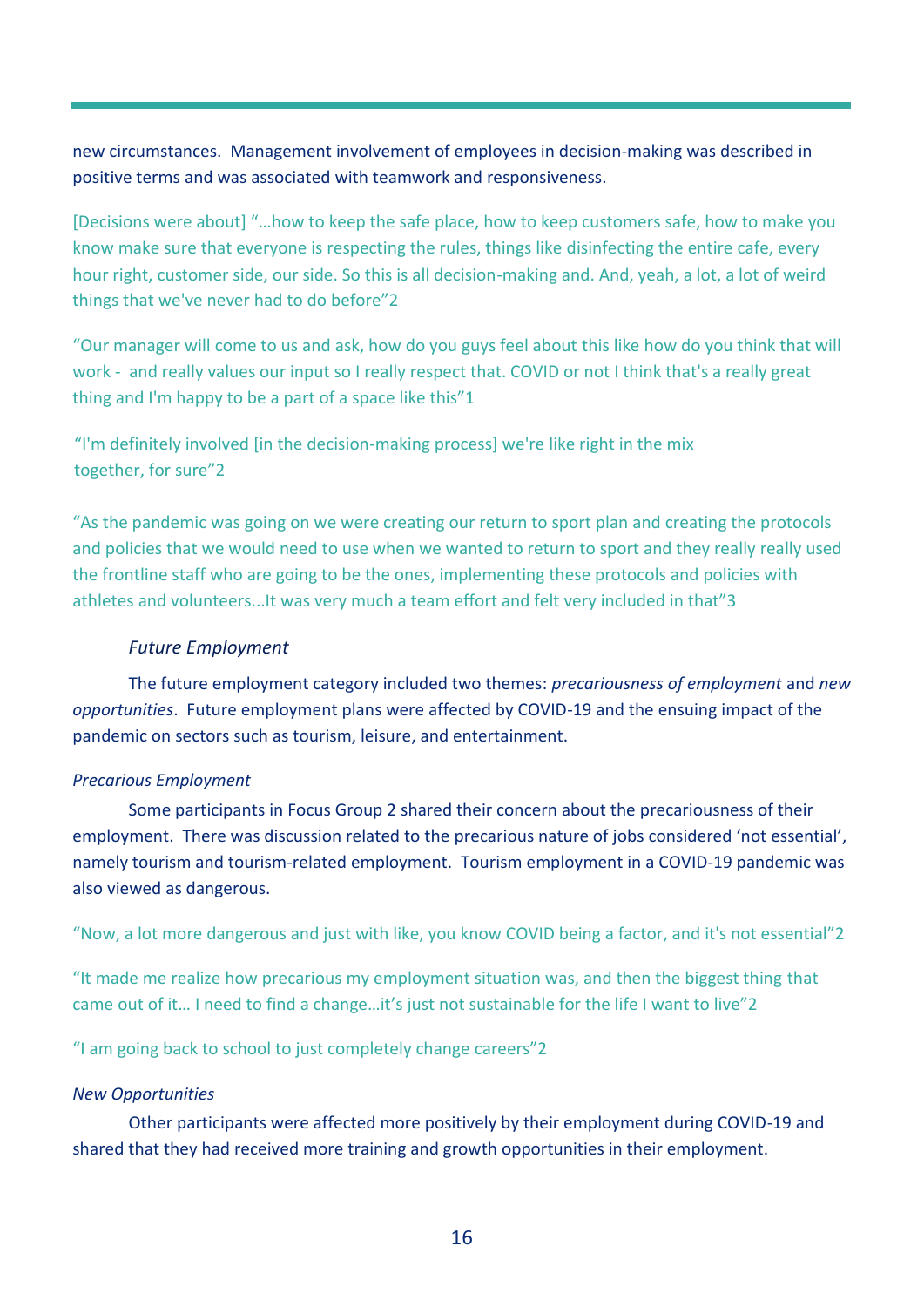"I definitely think a lot of the skills that I've used over the last few months are super transferable to other organizations"2

"I've expanded what my position actually is so I'm into different courses now"3

# *Support*

Participants in all the focus groups discussed their experiences with support, and in some cases lack of support, offered by their employer. The discussions that related to supports that were offered by employers covered four themes: *financial support, flexibility, mental health*, and *relationships.* A fifth theme, *lack of support,* was identified. The following quotations show the variety of situations the participants experienced:

# *Financial Support*

Participants in the first focus group provided many examples of how their employer provided financial supports:

"Funding was given for online conferences."1

"Small monetary support like that and just like reimbursing what they have used up on their personal equipment."1

"She's the research knowledge powerhouse so she would make sure that we all fully understood sort of what we had access [to]."1

"Making sure they know about our EAP program and using their benefits."1

# *Flexibility*

Individuals in the first focus group also discussed how much they valued having a flexible workplace:

"I'm a single parent so when the schools were closed, I was able to adjust my schedule to help my son with his online schooling, extra sick/mental health days."1

"It is such a drastic difference in regards to the reaction from employers/managers in the daily navigating of the pandemic. For example, not feeling guilty or ashamed if you are potentially experiencing symptoms or unsure if you should come in to work or not. It has been very positive for me here - they care and are supportive rather than penalize you for things beyond your control. Good management makes a huge difference in the workplace especially during these uncharted times."1

# *Mental Health*

In the first two focus groups, the topic of supporting mental health was raised, and participants provided examples of their experiences:

"The clinical supervision that we do our team gets to meet with like a counselor and just kind of go over things either related to COVID or how we're feeling or how we're feeling in relation to our roles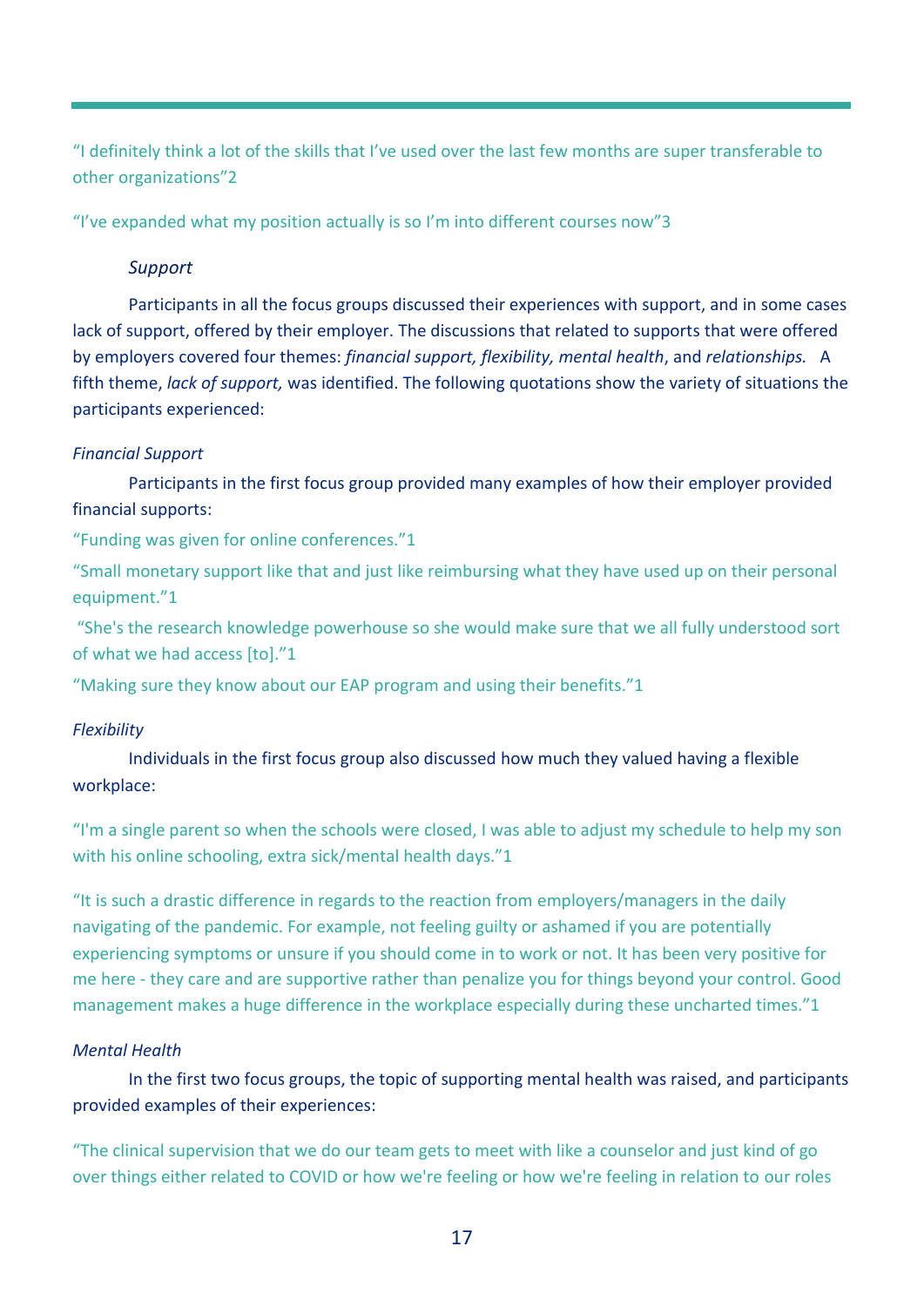and things that come up … having that support and understanding all around unconditionally has been really welcoming and just makes it a positive experience."1

"We provided clinical counseling for our parents that worked for us, and we provided an opportunity to speak with a clinical counselor for the rest of our team."1

"I'm just supporting them that way and again as well with mental health days and 100% there's more of those going around."1

"When you're 20 years old, away from home, you came here to party and go on adventures and now you stuck at home away from your family in during a pandemic right so lots of mental health support."2

# *Relationships*

Several participants explained why building supportive relationships with employees and expressing empathy were fundamental to having a positive working environment:

"[The employer is] aware of these things and where everyone's coming from and everyone's experiencing this, but it's through a different lens it's very very clear that you don't know what has happened to someone else earlier in the day … just approaching everyone with empathy and compassion."1

"Lots of presence, you know if there's any questions I know that all the time I can talk to my manager and she'll be there for me and lots of support, and she's just very available which is really nice."2

"[It] was very important for us to use the staff recognition and appreciation line in our budget was something that was something that was, you know, just buying doughnuts and coffee like I'm telling you these little things we can't go out for drinks anymore after work and all these little things and giving them grocery gift certificates."1

# *Lack of Support*

While there were many areas where employees appeared appreciative of the support provided by their employer, there were also some participants who noted areas for improvement:

# "Extra sick mental health aides."1

"My sister has so much anxiety … our experiences during this whole thing have been so drastically different … it's really not in her control or not her fault but she's having really a much harder time with it. So I just think that shows the difference of having a supportive team and having people on your side rather than literally being penalized or being, you know, taken off the schedule or something if you have had to isolate"1

"I didn't really receive a lot of support from any of my employers."2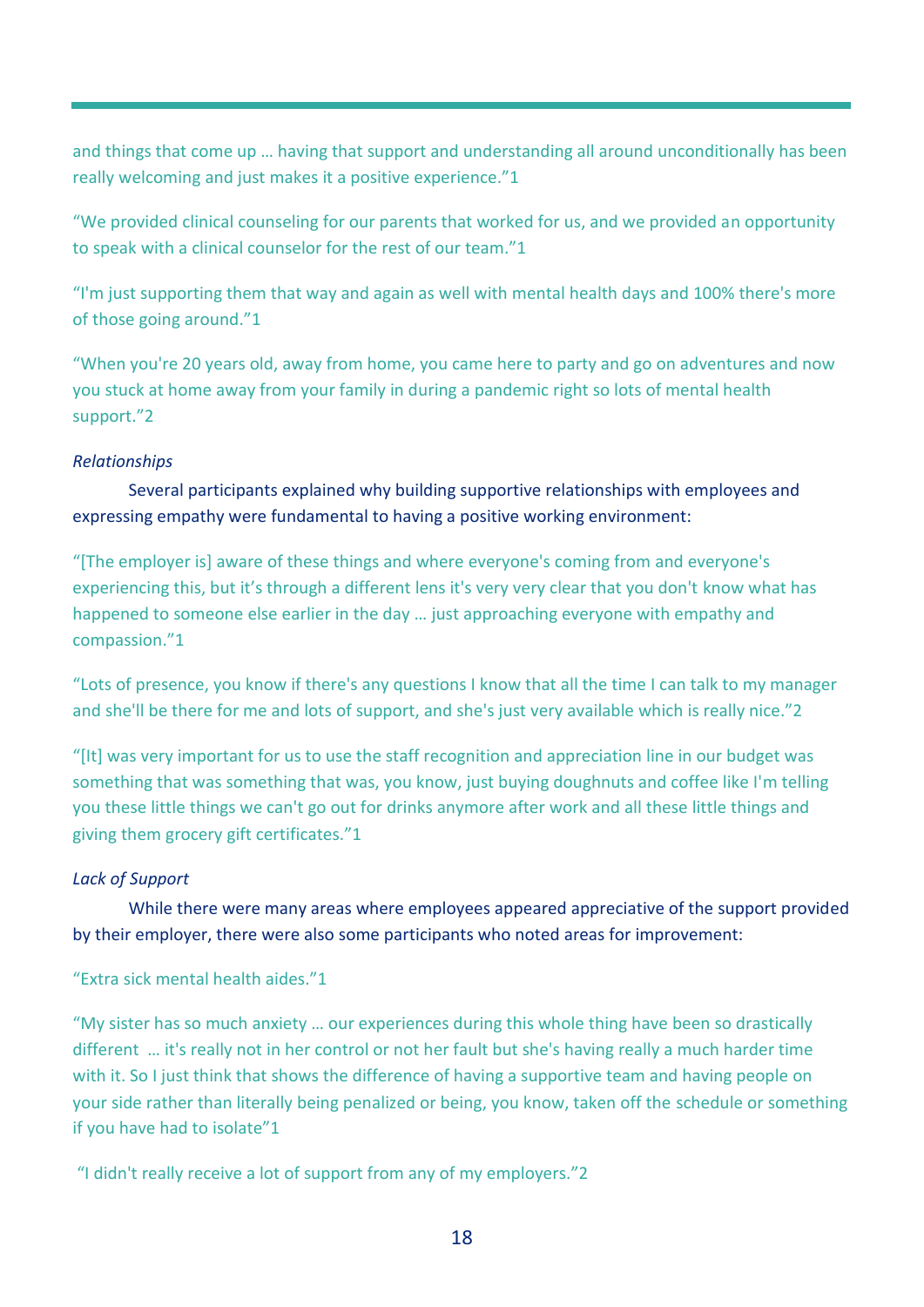"I was working about 16-17 kilometers north of where I lived. And, and to get to work, I would have to catch a bus and then walk three kilometers along the highway. And originally there was transportation in place but then they like, stop doing that, so it took me like I almost got to work like an hour early because that was when the last bus."2

# **Focus 2: Professional Development and Training**

The timing of the Phase 2 focus groups was later in 2020, as a result participants commented on the variety of training opportunities that were available since the start of the pandemic. While some training was face-to-face, more often participants discussed online, voluntary workshops. A variety of skill-developing topics were covered, such as communication, health and safety, and leadership, and some training information on COVID-19 was incorporated:

"Like the social media aspect of our position."2

"It's mostly in-store training, how to keep everything safe."2

"Leading in a time of crisis or, you know, revisiting your strategic plan."1

Participants also noted the value of training as it related to relationship-building and mental health. In addition, some participants noted that they took advantages of free, career enhancing training sessions. Representative quotations are found below:

"We haven't done any official training as a team, but there have been many opportunities presented for staff attend workshops voluntarily."1

"Our employer is open to us accessing opportunities to take training if we want to attend a course to enhance our skills"1

"All online all like zoom workshops and stuff … adding the COVID-19 stuff on top of it"1

"I've expanded what my position actually is so I'm going into different courses for now."2

"There was some in person training socially distanced through."3

"Informal training because it was part of our meetings or brainstorming"3

In the employee focus groups, when asked about their training needs, most participants noted that they had plenty of opportunities for training, and overall they had very limited suggestions for new opportunities beyond those already provided. Suggestions for new training included how to recognize mental health issues, wilderness first aid, and enhanced communication techniques.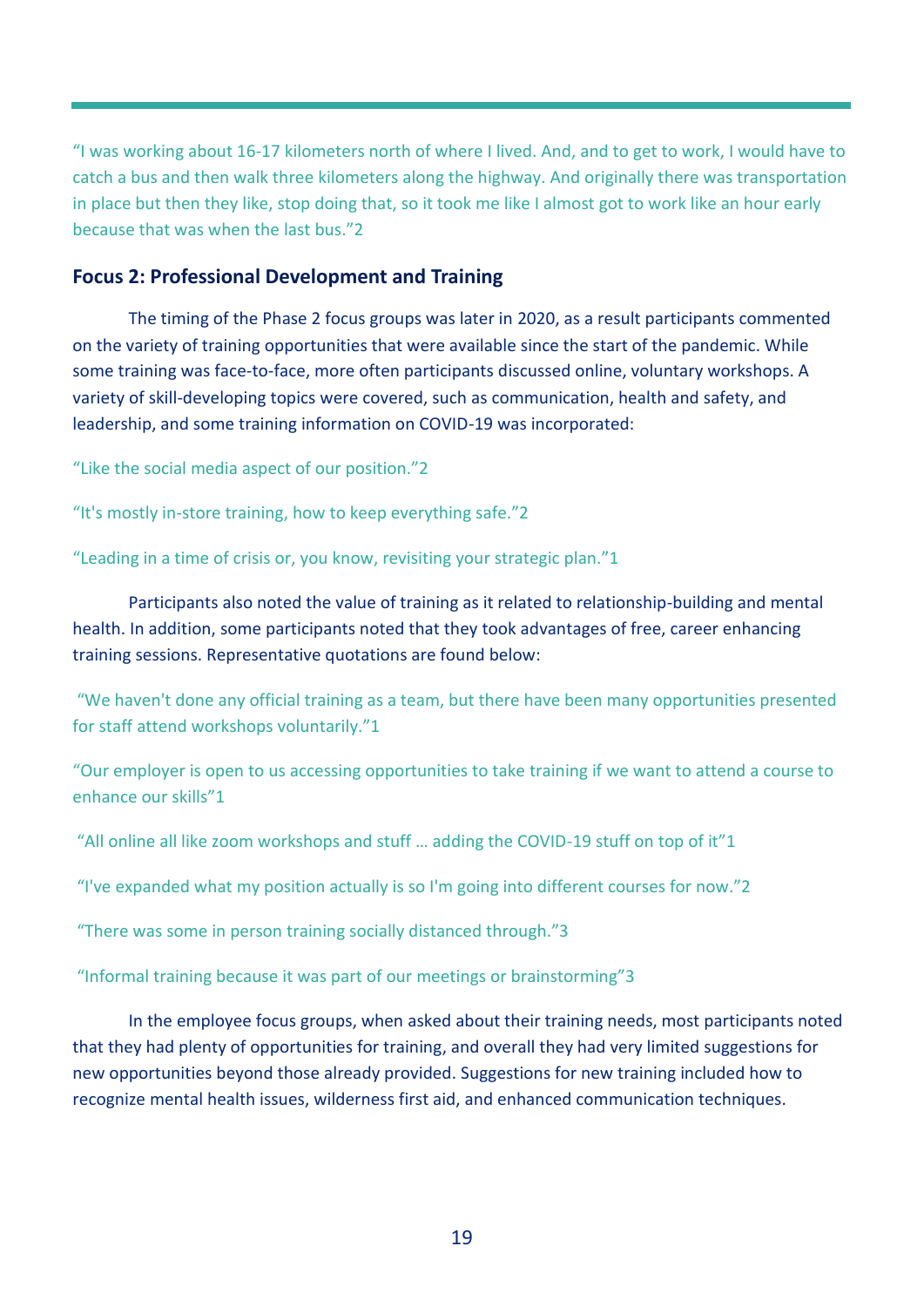### <span id="page-20-0"></span>**Discussion**

In considering the themes that emerged from the focus group discussions and the literature, the researchers developed the 4C Model. The 4C Model is captured in Figure 1: Supporting COVID-19 Workplace Adaptation and Recovery: 4C Model. The 4C Model approaches include: *Communicate, Coordinate, Connect*. These three approaches meet through the catalyst of *Community*. The model is presented below, and further details are provided in this discussion to explore each approach in the 4C model.

### *Figure 1*



*Supporting COVID-19 Workplace Adaptation and Recovery: 4 C Model*

# *Communicate*

Phase 1 participants in each focus group discussed the significance of communication as an approach that supported COVID-19 workplace adaptation and recovery. Internal and external communications were discussed as essential and ongoing. Across sectors there were many operational changes related to health and safety directives that needed to be communicated internally, and employee engagement was a pressing need. Internal communication with employees was also related to employee retention including the implications of CEWS and CERB wage subsidies and the continuance of them, reduced hours and temporary layoffs. In the retail sector and not-for-profit sector, internal communication with employees extended to supporting employees and volunteers to work from home. Regular communication regarding job security, mental health, isolation, anxiety, and stress was helpful for all employees. The approach to internal communication included the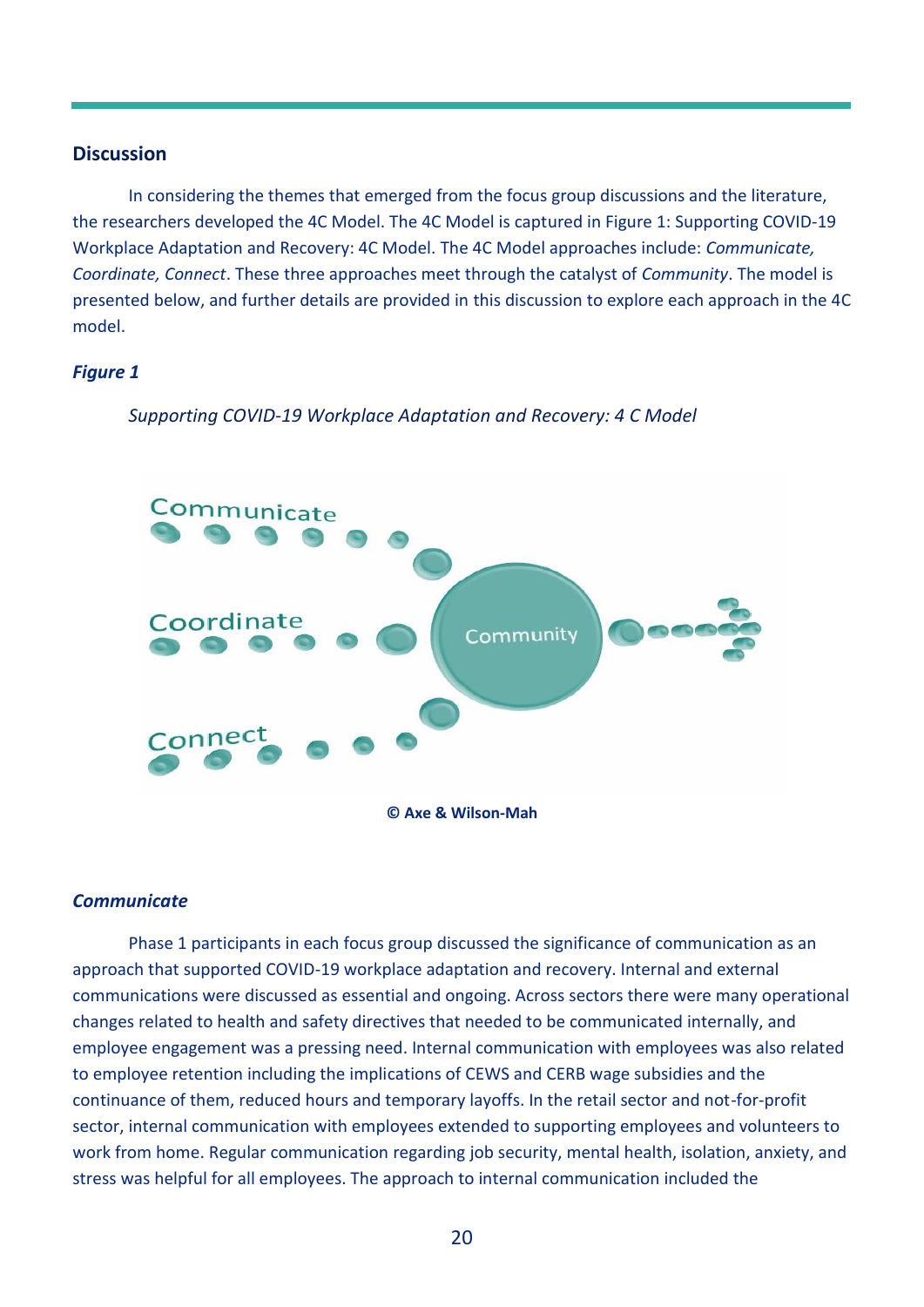appropriate sharing of information, supporting individuals and teams to navigate towards positive outcomes, and exploring issues from multiple perspectives.

Phase 2 participants discussed communication in multiple ways with a particular focus on the types of communication that they were engaging in, their preferences, and the shift to working in an online environment. Traditional email communication was discussed and characterised by some as hard to manage. New communication channels such as Slack were viewed as channels with the potential to improve communication flow and workflow. Text messages, emails, web-conferencing and phone calls were all examples of communication channels that were common in the participants' employment. Participants shared that communication had been typically either daily or 'frequent' and the content of communication related to information sharing, discussion, updates, and planning. The participants shared that their communications throughout the pandemic were primarily online.

# *Coordinate*

Phase 1 focus group participants discussed the need to coordinate with other organizations to build capacity and minimize costs. They also noted that round tables to help sectors share information and work with one another were valuable. The research participants commented that the conversations in the focus groups were information-sharing opportunities, leading to possibilities for improved coordination between sectors and organizations. Phase 2 participants commented on the significance of having intra-organizational coordination to support decision-making. Taking an open approach to exploring and sharing information was viewed as a way to grow existing communities and to learn in a period of uncertainty and constant change.

While the discussion in Phase 2 focus group lacked some of the detail provided in the Phase 1 focus groups with regards to the *Coordinate* approach, the Phase 2 focus groups did place an emphasis on micro-level coordination with their co-workers and in work-place teams. Managers and supervisors were perceived as holding a coordinating role by distributing information and facilitating the sharing of ideas and decision making. Coordination through supervisors and managers also had a relational component by offering support for mental health, safety in the workplace, interpretations of public health guidance, and support to apply for wage subsidies.

# *Connect*

The theme *connect* was evident across the Phase 1 focus groups. Some focus groups were particularly interested in how connection encouraged knowledge sharing and resource pooling, thereby allowing for efficiencies across organizations. Some participants introduced the idea of establishing support structures to facilitate connections between organizations and the wider community. These participants also noted the positive impact of holding regular meetings to establish the feeling of connection with others on the team, linking the role of meetings and keeping busy to the mental health of team members. In addition, it was noted that the ability to connect in a virtual environment during the pandemic had a positive impact on retired members of the Whistler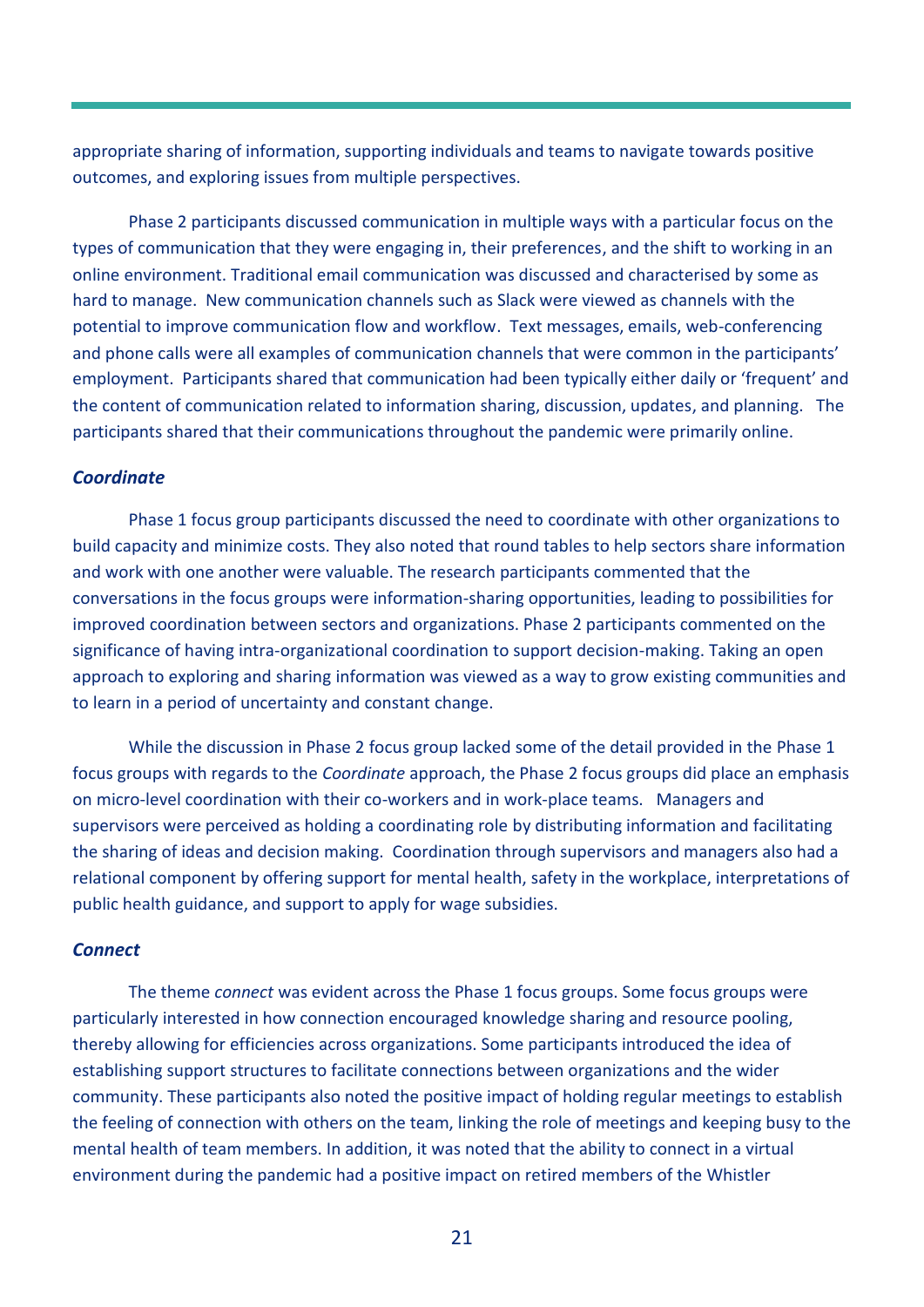community. A flexible approach and the connection between managers and their team members was paramount.

Phase 2 participants appreciated the support they received from their managers and coworkers. Connection was associated with shared decision making, supportive and caring relationships, involvement, and frequent and consistent communication. The participants shared that they missed connection through social interaction with customers and co-workers face to face and this had contributed to a sense of unease working in a 'virtual world' rather than a physical one.

#### *Community*

Through examination of the data, it was clear that *communicate, coordinate* and *connect* were building blocks for the c*ommunity*. Shared perspectives were offered on the role of various aspects of the community during the pandemic. References to community showed the multi-faceted nature of the concept, with the term community sometimes referring to the individuals who make up an organization. At other times, community referenced what could be experienced when individuals from different organizations collaborated with each other to learn and share knowledge. In a broader sense, it was used to describe Whistler, with the perceived resiliency and support structures that enabled residents to feel encouraged and comfortable. But, whatever the individual interpretation, it was evident that the community played a significant role in the adjustments needed during the pandemic, and it was anticipated that the community would have a place in adaptation and recovery from the pandemic.

The role of the community was far reaching and was seen in comments about normalizing a collective approach to safety guidelines in Whistler, rebuilding organizations and livelihoods, training to re-establish values, supporting a collective resilience, and making sure the mental health of the community was considered when adopting strategies for the physical safety of its members. The overarching consideration, when reflecting on the community, was that of remaining flexible to the demands of the changing physical, social, and emotional environment, and doing things differently.

# <span id="page-22-0"></span>**Conclusion**

Phase 1 identified the HR support and training needs of Whistler employers in multiple sectors amid the COVID-19 pandemic. Phase 2 identified the employees' perspectives on support structures and work experiences during the COVID-19 pandemic. In addition to a literature review examining major catastrophes, Phase 1 explored insights from owners and managers working in four sectors and Phase 2 explored the employee perspective. The pandemic has affected Whistler employers in five broad areas related to their employer experiences; these areas are *staffing, adaptability, uncertainty, communication*, and *strategies* for working in the COVID-19 pandemic. Phase 1 participants discussed shared training needs relating to conflict resolution and difficult conversations, and they identified sector-specific training needs. Whistler employees in Phase 2 related their experience during the COVID-19 pandemic in six broad areas. These areas are *challenges, changes, communication, decision making, future employment* and *support*.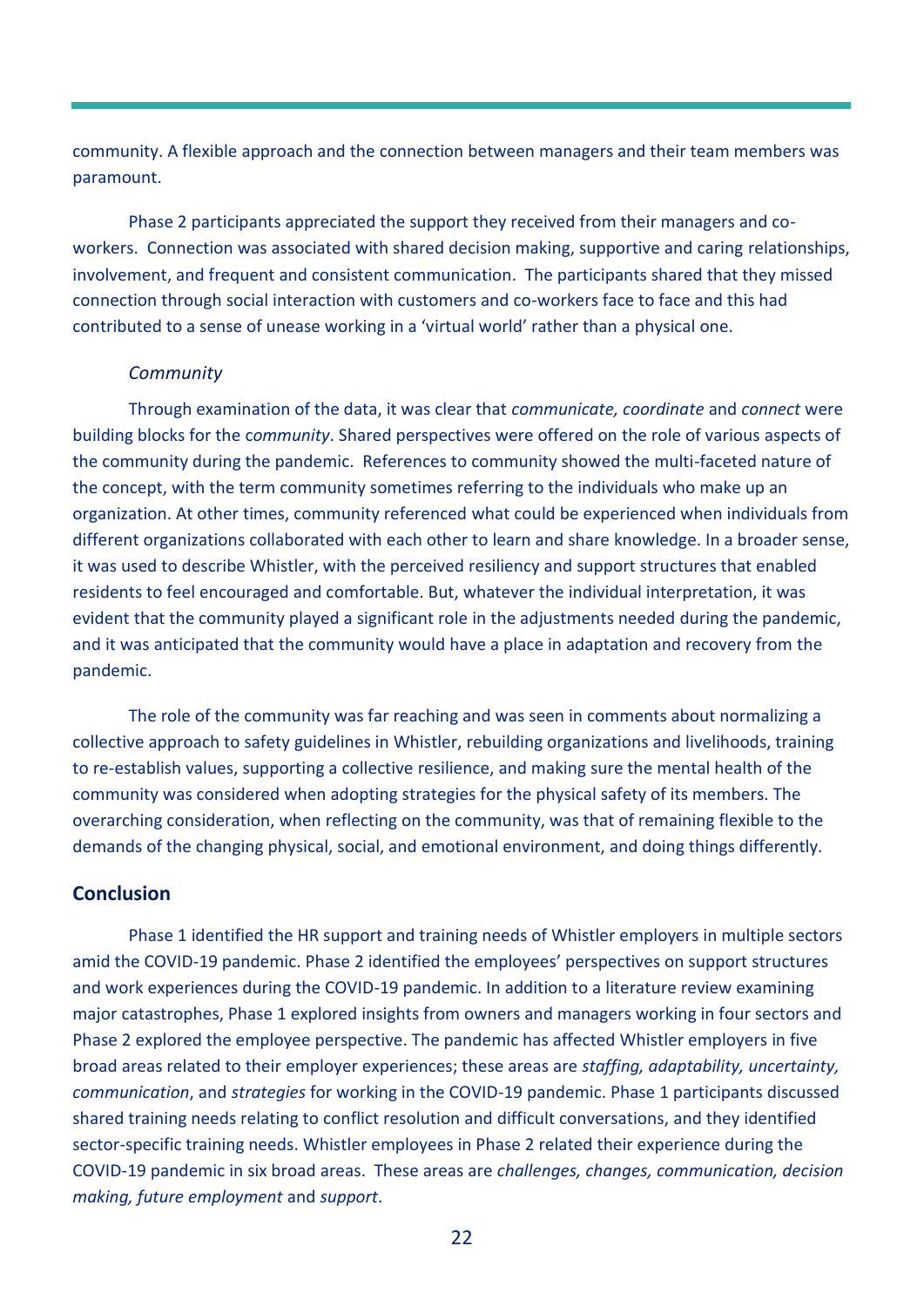By focussing on *communicate, coordinate,* and *connect*, resort communities such as Whistler can build resilient *communities* as they work on adaptation and recovery in light of the COVID-19 pandemic. The 4C model offers a focal point by highlighting the significant role of the community in the adaptation and recovery process. This model is relevant not only to Whistler, but also to other communities and organizations as they move forward with post-COVID recovery.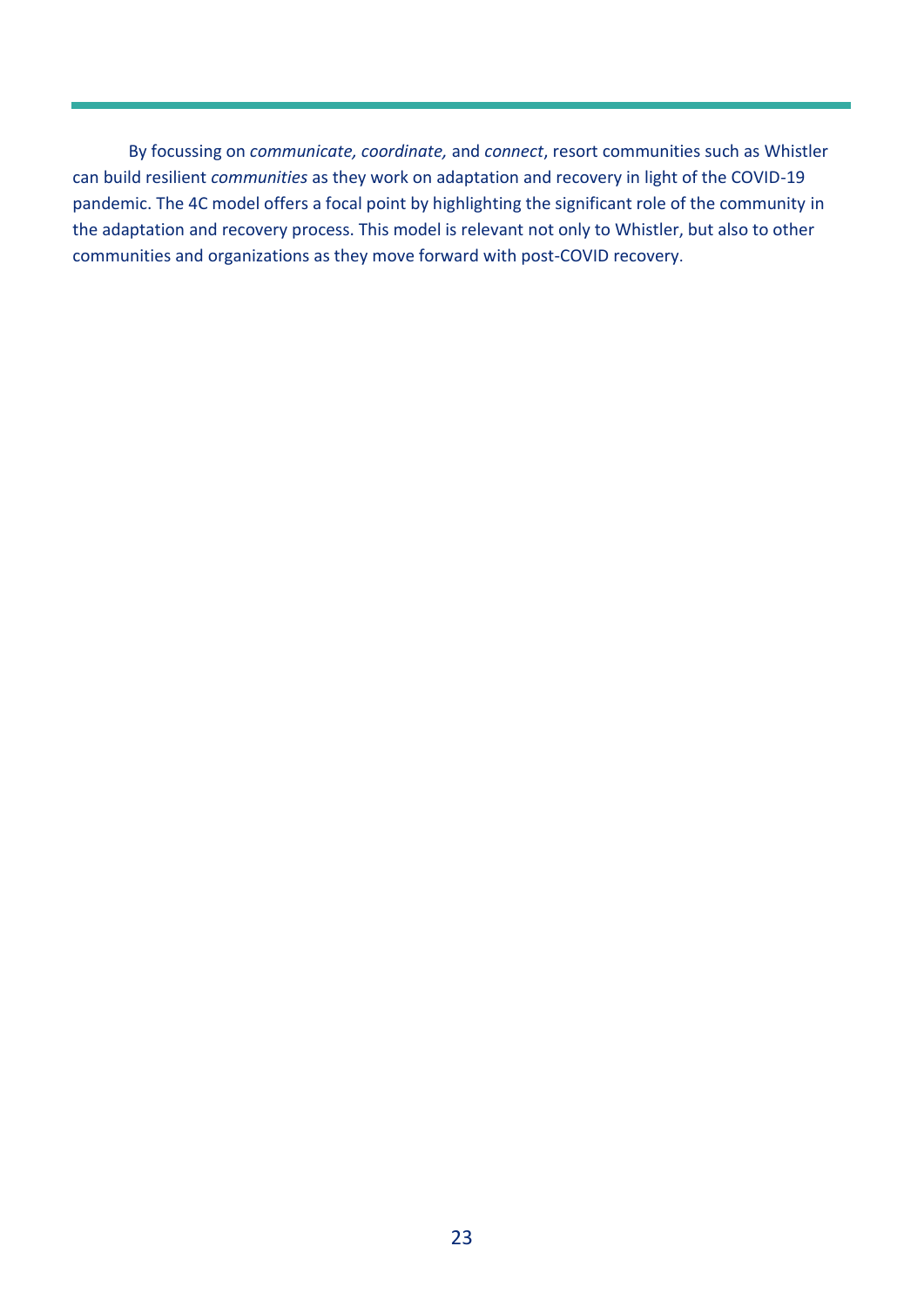### <span id="page-24-0"></span>**References**

- Breen, R.L. (2006). A practical guide to focus-group research. *The Journal of Geography in Higher Education, 30*(3), 463-475. 10.1080/03098260600927575
- Cartier, E. A., & Taylor, L. L. (2020). Living in a wildfire: The relationship between crisis management and community resilience in a tourism-based destination. *Tourism Management Perspectives*, *34*. https://doi.org/10.1016/j.tmp.2020.100635
- de Vries, H., & Hamilton, R. (2016). Why stay? The resilience of small firms in Christchurch and their owners. In C. Hall, S. Malinen, R. Vosslamber, & R. Woodsworh (Eds.), *Business and post-disaster management: Business, organisational and consumer resilience and the Christchurch earthquakes* (pp. 23–34). Routledge.
- Filimonau, V., & Coteau, D. D. (2020). Tourism resilience in the context of integrated destination and disaster management (DM2). *International Journal of Tourism Research*, *22*(2), 202–222. <https://doi.org/10.1002/jtr.2329>
- Fisher, J. J., Almanza, B. A., Behnke, C., Nelson, D. C., & Neal, J. (2018). Norovirus on cruise ships: Motivation for handwashing? *International Journal of Hospitality Management*, *75*, 10–17. [https://doi.org/10.1016/j.ijhm.2018.02.001.](https://doi.org/10.1016/j.ijhm.2018.02.001)
- Fountain, J., & Cradock-Henry, N. (2020). Recovery, risk and resilience: Post-disaster tourism experiences in Kaikōura, New Zealand. *Tourism Management Perspectives*, *35*, 1-11. https://doi.org/10.1016/j.tmp.2020.100695
- Hystad, P., & Keller, P. (2006). Disaster management: Kelowna tourism industry's preparedness, impact and response to a 2003 major forest fire. *Journal of Hospitality and Tourism Management, 13*(1), 44-58. https://doi.org/10.1375/jhtm.13.1.44
- Hystad, P. W., & Keller, P. C. (2008). Towards a destination tourism disaster management framework: Long-term lessons from a forest fire disaster. *Tourism Management*, 29, 151e162. https://doi.org/10.1016/j.tourman.2007.02.017
- Koss-Feder, L. (2020, March 25). How hotels are keeping guests, staff safe from COVID-19. *Hotel News Now*. [https://www.hotelnewsnow.com/Articles/300909/How-hotels-are-keeping-guests-staff](https://www.hotelnewsnow.com/Articles/300909/How-hotels-are-keeping-guests-staff-safe-from-COVID-19)[safe-from-COVID-19](https://www.hotelnewsnow.com/Articles/300909/How-hotels-are-keeping-guests-staff-safe-from-COVID-19)
- Lo, A., Cheung, C., & Law, R. (2006). The survival of hotels during disaster: A case study of Hong Kong in 2003. *Asia Pacific Journal of Tourism Research*, *11*(1), 65–80. https://doi.org/10.1080/10941660500500733
- The Maritime Executive. (2020, April 13). *Genting announces enhanced COVID-19 preventative measures*[.https://maritime-executive.com/article/genting-announces-enhanced-covid-19](https://maritime-executive.com/article/genting-announces-enhanced-covid-19-preventative-measures) [preventative-measures](https://maritime-executive.com/article/genting-announces-enhanced-covid-19-preventative-measures)
- Nordin, S., Volgger, M., Gill, A., & Pechlaner, H. (2019). Destination governance transitions in skiing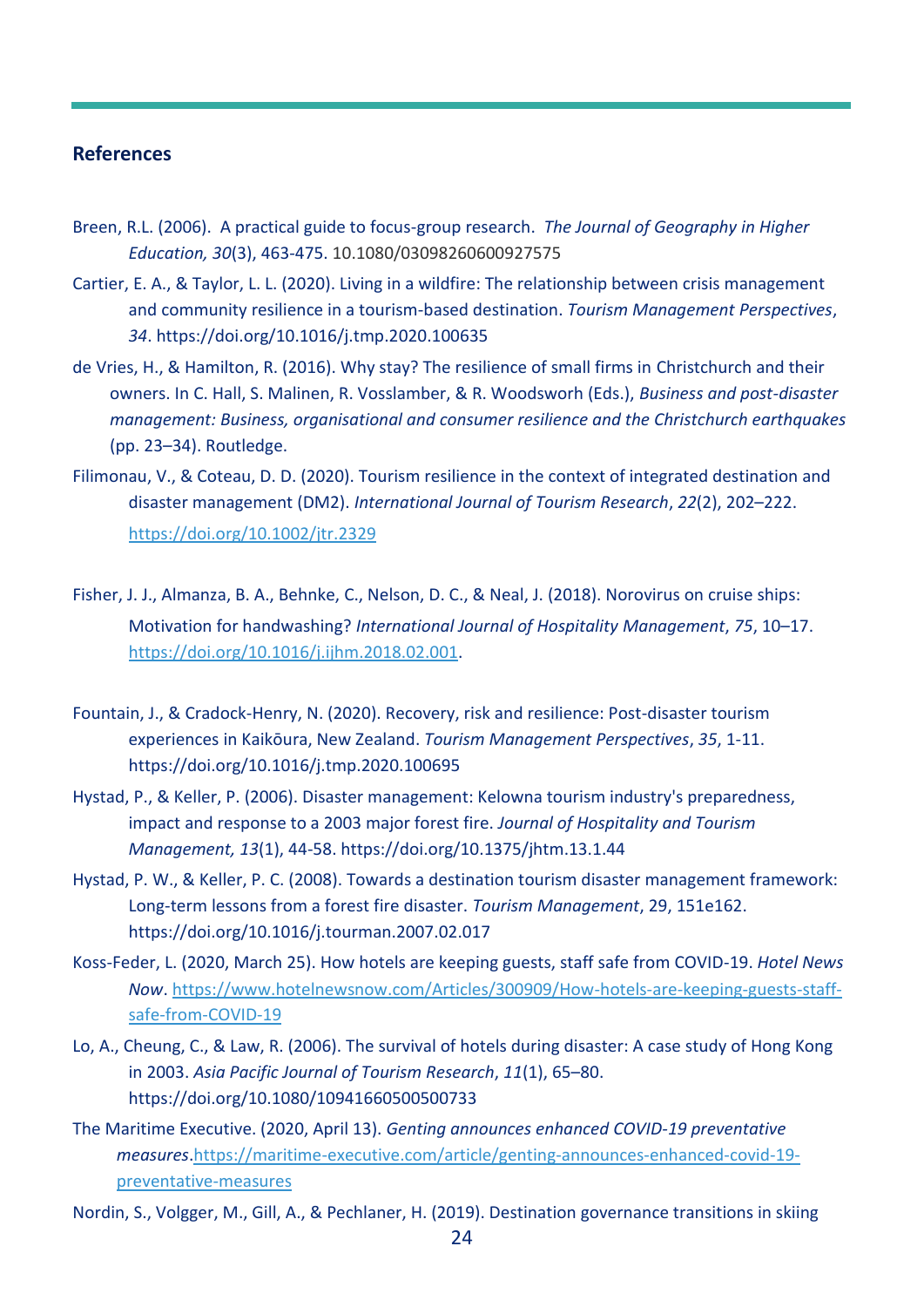destinations: A perspective on resortisation. *Tourism Management Perspectives*, *31*, 24–37. https://doi.org/10.1016/j.tmp.2019.03.003

- [Pulse Check #4 Results: Bold Plan Needed to Help Businesses Recover,](https://www.whistlerchamber.com/pulse-check-4-results-bold-plan-needed-to-help-businesses-survive/) July 16, 2020. Retrieved from [https://www.whistlerchamber.com/pulse-check-4-results-bold-plan-needed-to-help](https://www.whistlerchamber.com/pulse-check-4-results-bold-plan-needed-to-help-businesses-survive/)[businesses-survive/](https://www.whistlerchamber.com/pulse-check-4-results-bold-plan-needed-to-help-businesses-survive/)
- Tew, P., Zhen Lu, Tolomiczenko, G., & Gellatly, J. (2008). SARS: Lessons in strategic planning for hoteliers and destination marketers. *International Journal of Contemporary Hospitality Management*, *20*(3), 332–346. https://doi.org/10.1108/09596110810866145.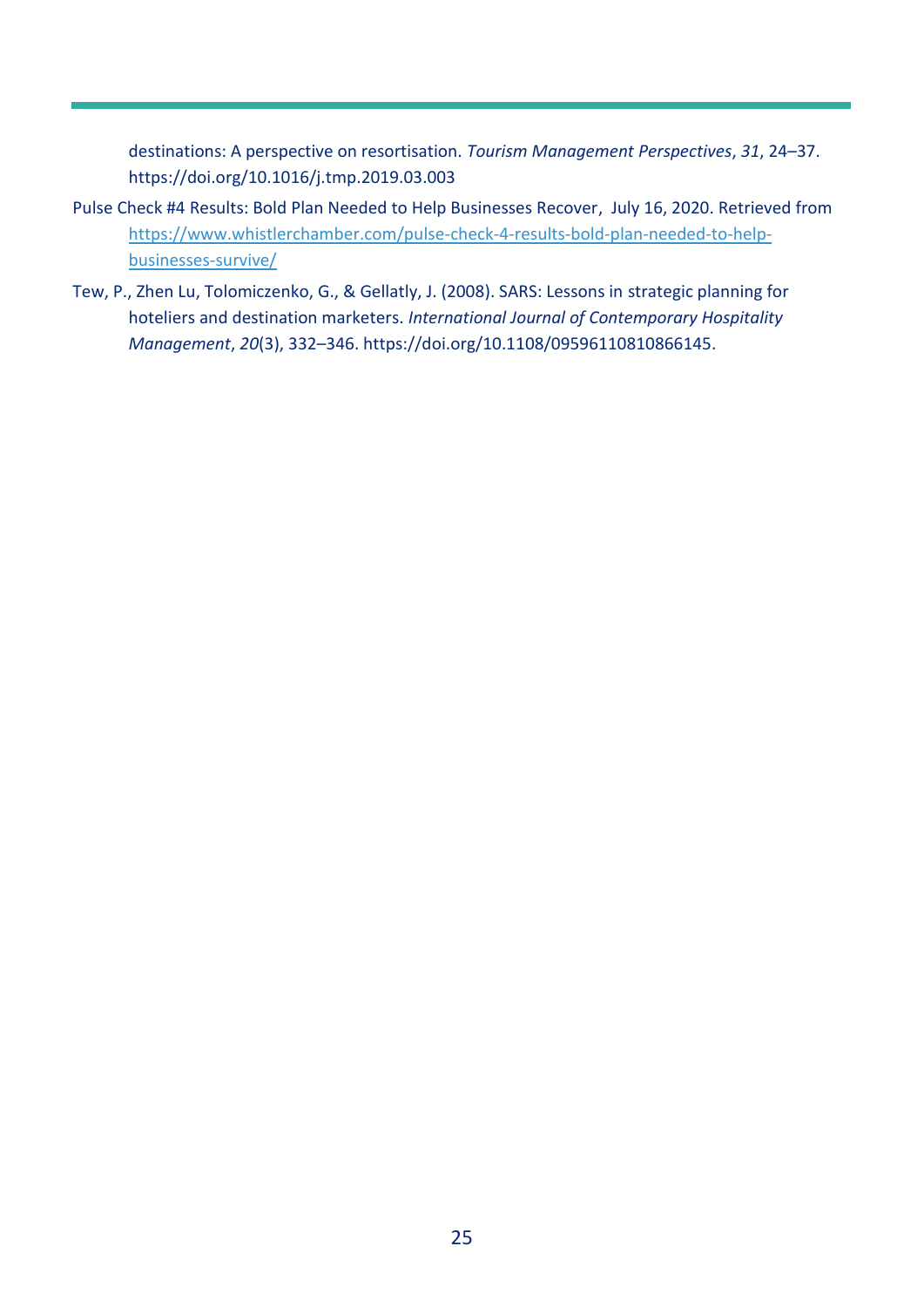# <span id="page-26-0"></span>**Appendix 1 – Focus Group Questions**

Thank you very much for taking time to be part of this focus group with us. As you are aware, the goal of this project is to understand the human resource needs of Whistler employers in the coming weeks and months in relation to reopening amid the COVID-19 pandemic, with a focus on the hiring and training of employees as they return to the workplace. As you are all representatives from a key sector in Whistler, it is important for us to hear your perspectives.

We want to thank you for acknowledging your consent to take part in this Focus Group by providing your email signature.

# *A few reminders before we begin:*

Your focus group will be recorded to aid transcription.

If you choose to withdraw prior to the completion of the interview or focus group, it is accepted that any data collected from you can be used in the final paper/presentation, unless expressly prohibited. While it is understood that every attempt will be made to retain anonymity, it is also understood that, by nature, it is not possible to guarantee anonymity in a focus group setting.

# *Focus Group Guidelines:*

- Please turn mic's off when you are not speaking.
- You can have your video on or off, but please turn it off if you are having connectivity issues.
- If you would like to use the chat box to discuss the questions, please do so I'll read through them as we go over each question. This is particularly useful for short answers.
- Feel free to agree, disagree, or ask questions of each other that relate to the subjects being discussed – this interaction will help bring the discussion to life [\(https://pdfs.semanticscholar.org/5c71/eb07bfb90087d50f67336d706ccb62d362b7.pdf\)](https://pdfs.semanticscholar.org/5c71/eb07bfb90087d50f67336d706ccb62d362b7.pdf)
- If connection is lost, please try to log on again.
- I will post each question into the chat when we switch topic.

Have you any questions before we begin?

# *Experiences to Date*

- 1. What was the number of full-time employees (FTE) that you had prior to the COVID-19 related challenges, and what type of business do you operate?
- 2. Can you share your experience to date as it relates to your staff and HR-related impacts on your business?
- 3. Have you laid off any employees? What influenced your decision? (prompts: revenues, complying with social distancing requirements, retraining needs, lack of customers)
	- a. What was the percentage of your workforce that you laid off?
	- b. Are they furloughed?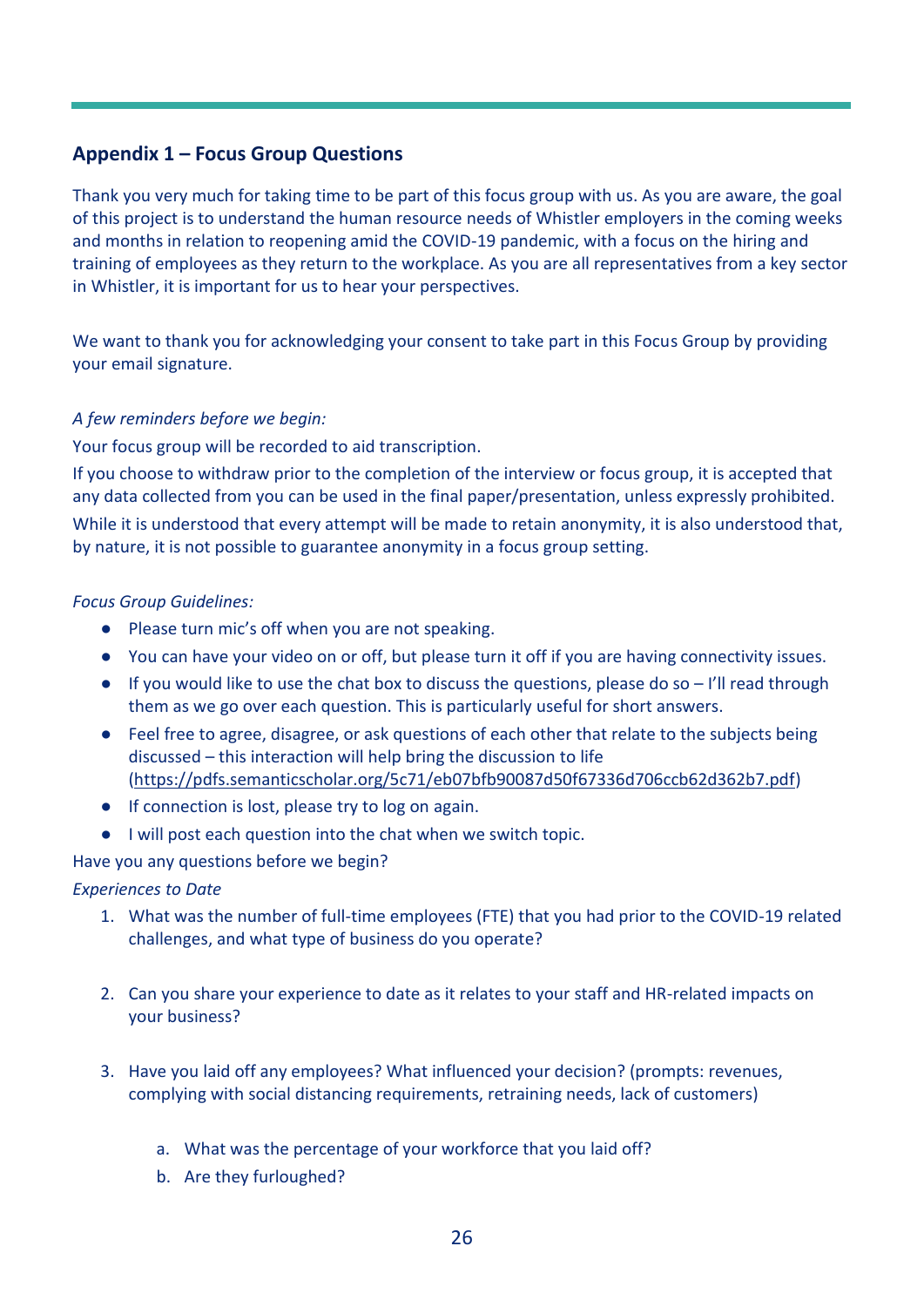# *Looking to the Future*

- 4. From an HR perspective, what will support or inhibit your ability to restart your business?
	- a. What circumstances are within your control, what is out of your control?
- 5. What ongoing employee-related impacts from COVID-19 do you expect to see in your organization? What is the time horizon for each of these impacts?
- 6. From an HR perspective, what do you perceive will be the impact of the foreseeable shift from an International worker focus to a domestic worker focus?

# *Hiring and Training Needs*

- 7. What challenges do you expect as you consider hiring/re-hiring people? (prompts: finding new employees, training, communication, retention, shift from international to domestic)
	- a. What mitigation strategies do you have to counter the challenges? How will you handle these challenges?
- 8. As you think about the employees who will be returning to work, what are your concerns:
	- a. What are your plans regarding health and safety protocols for employees and guests?
	- b. Do you have employee retention plans?
	- c. How will you support mental health in the workplace?
	- d. What employee communication strategies do you plan to use?
	- e. How will you support the individual needs of your employees? (prompts: anxiety regarding re-entry to the workplace, children/home schooling, extended family needs, limited hours at work, demographic shift, finding housing)
- 9. What training or other needs do you have as you restart your business? (prompts: communication, technology, WorkSafe BC occupational standards or safety standards, social distancing, other skills)
	- a. Management
	- b. Employee
	- c. Customers
	- d. Other stakeholders

10. How can the Chamber help with your HR needs?

11. Is there anything else you would like to share with us?

Thank you all so much for the time you've given to us and your thoughtful approaches to the questions we posed. We hope to report out on our findings from this series of focus groups in August. Please don't hesitate to contact us if you have any questions.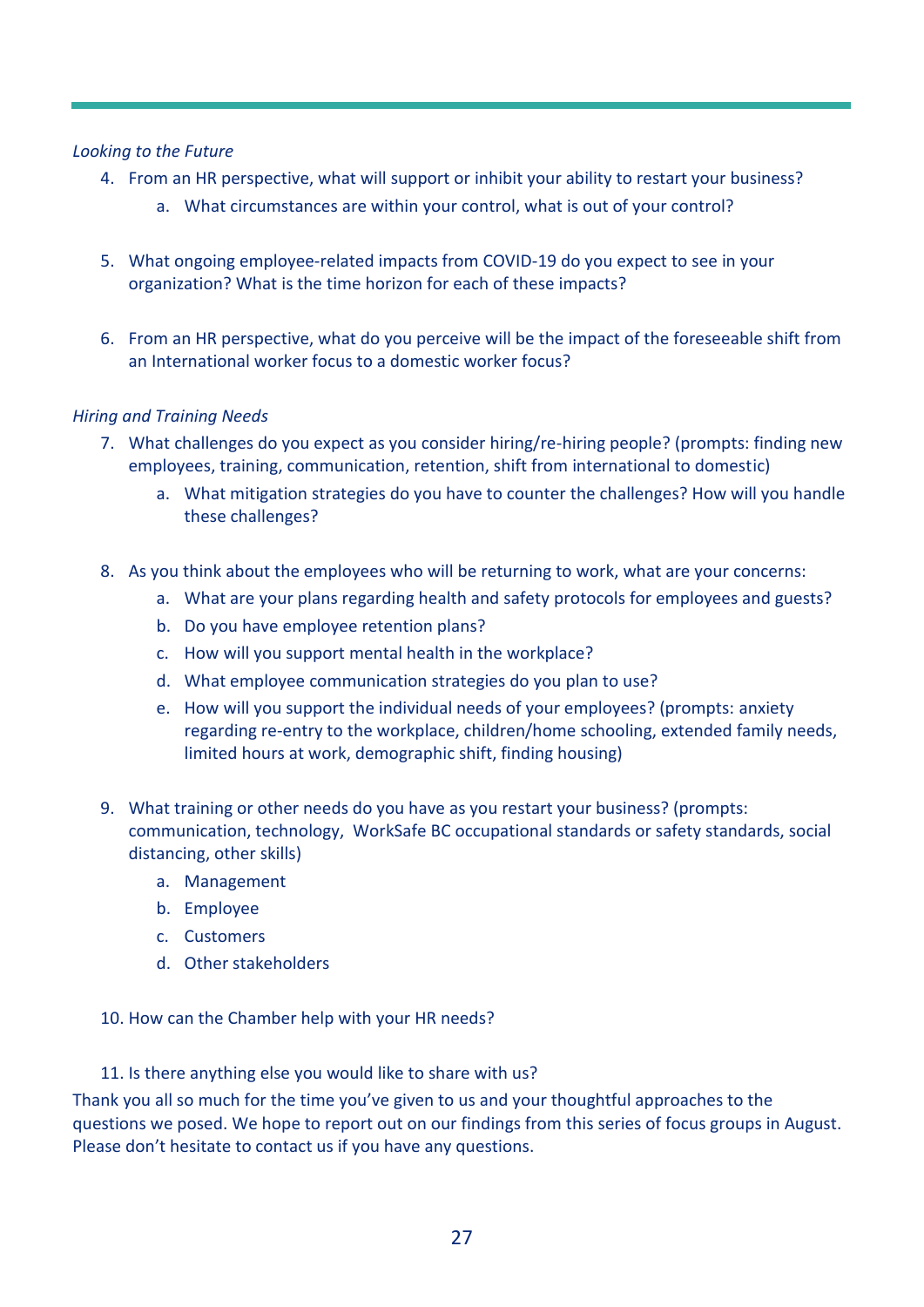# <span id="page-28-0"></span>**Appendix 2 – Focus Group Questions**

Thank you very much for taking time to be part of this focus group with us. As you are aware, the goal of this project is to understand the human resource support and training needs of Whistler employees in relation to the COVID-19 pandemic. As you are all employees in a key sector in Whistler, it is important for us to hear your perspectives.

We want to thank you for acknowledging your consent to take part in this Focus Group by providing your email signature.

# *A few reminders before we begin:*

Your focus group will be recorded to aid transcription.

If you choose to withdraw prior to the completion of the interview or focus group, it is accepted that any data collected from you can be used in the final paper/presentation, unless expressly prohibited.

While it is understood that every attempt will be made to retain anonymity, it is also understood that, by nature, it is not possible to guarantee anonymity in a focus group setting.

# *Focus Group Guidelines:*

- Please turn mic's off when you are not speaking.
- You can have your video on or off, but please turn it off if you are having connectivity issues.
- If you would like to use the chat box to discuss the questions, please do so I'll read through them as we go over each question. This is particularly useful for short answers.
- If connection is lost, please try to log on again.
- I will post each question into the chat when we switch topic.

All these questions are within the context of the COVID-19 pandemic context.

Have you any questions before we begin?

# *Experiences to Date*

- 1. Considering your employment, in what ways has COVID-19 affected you? (prompts: layoffs, reduced hours, move job, childcare)
	- a. Has COVID affected you differently over time? If so, how?
- 2. In what ways did your employer communicate with you? (prompts: emails, texts, meetings, social media)